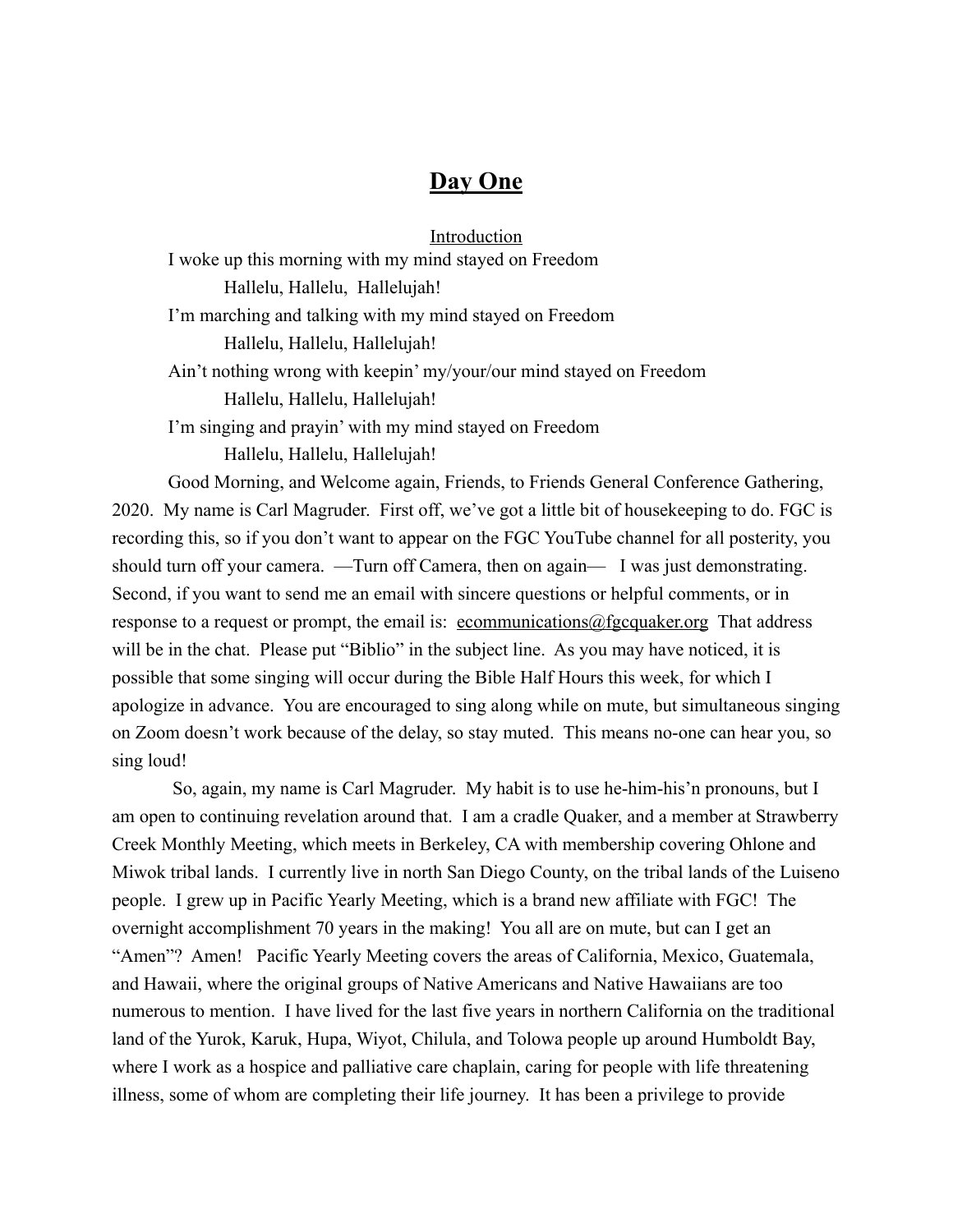spiritual accompaniment for Native people in my capacity as a health care chaplain, to visit their homes, to eat traditional foods of salmon, smoked eel, venison, and acorn mush; to be invited to camp out on the river and participate in traditional dances and ceremonies, to hear the death songs and preach the funerals of people I have loved and miss. It is my joy to report that indigenous medicine around the world is rising, rising, rising! These are the keepers of salvific wisdom for the healing of our world. Let us give a deep inward bow of respect.

——-Pause——

 Thank you, Friends. It's good to be here, and to see your tiny, shining faces. What a long, strange year it's been, and it ain't over yet! We've still got an election to get through!

 When FGC's Worship Committee approached me about the Bible Half Hours, we were prayerfully considering an in person gathering, we'd never heard of a little old virus bug epidemiologists were calling SARS II, now COVID-19, and there was only as much civil unrest in this country as one would expect given social conditions, threats to the biosphere, and the um— unique leadership style of the Occupant at 1600 Pennsylvania Avenue.

 I woke up the morning after one of my anchor committee meetings with two reverent words in my mind: "Trickster Jesus!" With this came a sense that the Bible Half Hours had indeed been laid on me. I settled into acceptance of that, but then fate played a cruel Trick on me —on all of us. First the pandemic hit, then FGC went virtual, then we discovered the incredible racial disparities in access to care and in COVID deaths, and then people caught fire metaphorically and cities caught fire literally in response to the deaths of George Floyd, Breonna Taylor, Ahmaud Arbery, Tamir Rice, Trayvon Martin, Oscar Grant, Eric Garner, Philando Castille, Samuel Dubose, Sandra Bland, Walter Scott, Clifford Glover, Claude Reese, Yvonne Smallwood, Amadou Diallo, Sean Bell, Jordan Davis, Jonathan Ferrell, Aiyana Jones, Mike Brown, Freddie Gray, Corey Jones, Tatiana Jefferson, Rayshard Brooks, Botham Jean, Martin Luther King, Jr. Malcolm X, Medgar Evers, Emmett Till, on back to the year 1619.

—Pause—-

 We find ourselves in a time of reckoning, Friends, standing on the verge of chaos, facing a radical discontinuity in the course of human events and the life of the planet. Will we find deeper faith in this time of the Great Unravelling?

 With all that was going on, and the way folks have been feeling, it began to look like a playful Trickster approach wasn't the right leading any more. But the Trickster is very serious, as we shall see, and even given to lamentation.

 So, here we are at FGC, not as we expected to be, and perhaps not as we would wish to be, but I am inviting you to have a spirit of Adventure. Early Friends met in cow sheds, open fields, peoples' homes, and in jails. Someday, and God is willing, Friends will meet floating in zero gravity on the tenth Gaia Space Station as they wait to board the starship Woodhouse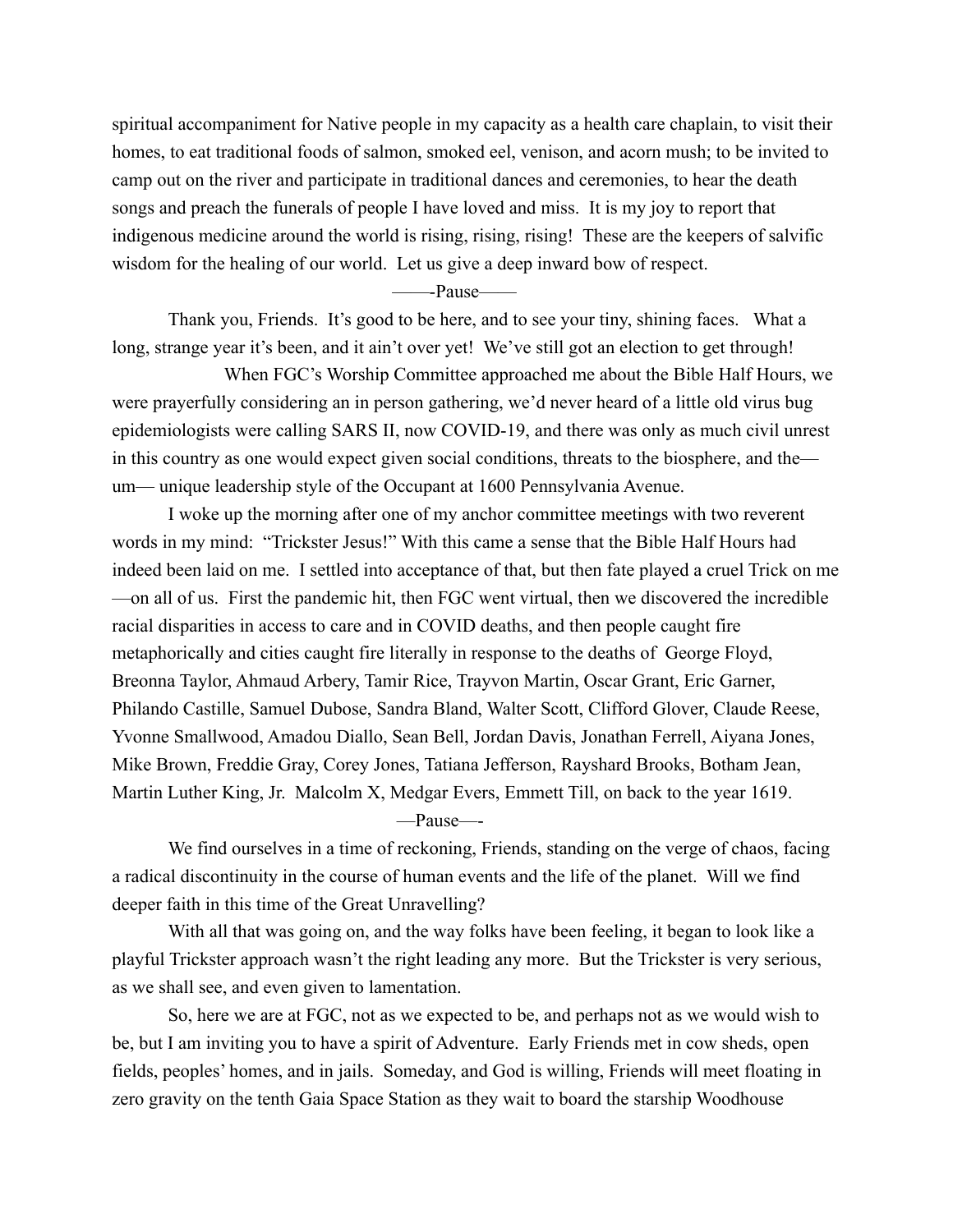voyaging to planet Simplicity IV, with her six moons: Peace, Integrity, Community, Equality, and Sustainability. This week, we are meeting in virtual space, which has made our Gathering more accessible, more affordable, and still pretty well attended. Virtual FGC is terra incognito, new territory. There WILL be glitches—which are really just a call to prayer in disguise—and, of course, the aforementioned deficit of hugs in a year when a Friend could really use a hug!

 If you would, please join me in prayer. "Spirit of Love and Light, we offer thanks for the opportunity to come together in this virtual meetinghouse for our annual Gathering, to love one another in that which is eternal, to open our hearts to the suffering in our world, and our minds to receive new understanding. Ours is a time of travail, Great Mother, when there is a sickness across the world, and when America's original sins of racism, genocide, patriarchy, white supremacy, greed and the rapacious exploitation of the biosphere—call out for healing. Oh, Love, our hearts are burdened with the deaths of those we have known and loved, and the deaths of those neighbors we did not know, but are charged with loving as ourselves. Though we have been encouraged to be unafraid, we ARE fearful, Oh Love. Encourage us. Help us to come together as the Beloved Community, to lift one another up with a loving hand, to grieve our losses, including the loss of our delusions and our vain attempts at security and control. Help us to turn toward the nurturing Dark where new possibilities gestate and grow—new life, the Seed, the chrysalis that cocoons the developing wings of a supernatural hope containing the power to bring us alive in the spirit. May future generations look back on this Earthtime as a turning point in the evolution of human consciousness toward peace and justice and Harmony With Creation. May we here gathered be emboldened to serve our part with the kind of fearless Love that Jesus showed us. Amen and Hallelujah!"

 Now, traditionally Bible study starts with a text, but since we are putting first things first, we will need to study the study of the Bible, all right? Also, I will make the case for Jesus as Trickster. It is my hope that by considering Trickster Jesus, you will find that you can get yourself into the Gospel texts in a new way, and discover something that you haven't encountered before, or that you encounter anew.

 I am not a cultural anthropologist, and I am wary of cultural appropriation, so I apologize in advance for any clumsiness or missing the mark with regard to cultures and beliefs not my own.

 Now, you could be forgiven for not seeing Jesus as a Trickster, though there are lots of clues in the Synoptic Gospels. Synoptic is actually a Trickster Term meaning "seen together" as Matthew, Mark, and Luke, are all reporting on the time of the ministry of Jesus Christ from shared sources. John, the favorite of early Friends is a bit different, written later—about 75 years after the death of Jesus. Just as you would expect, they all tell it a little differently, with different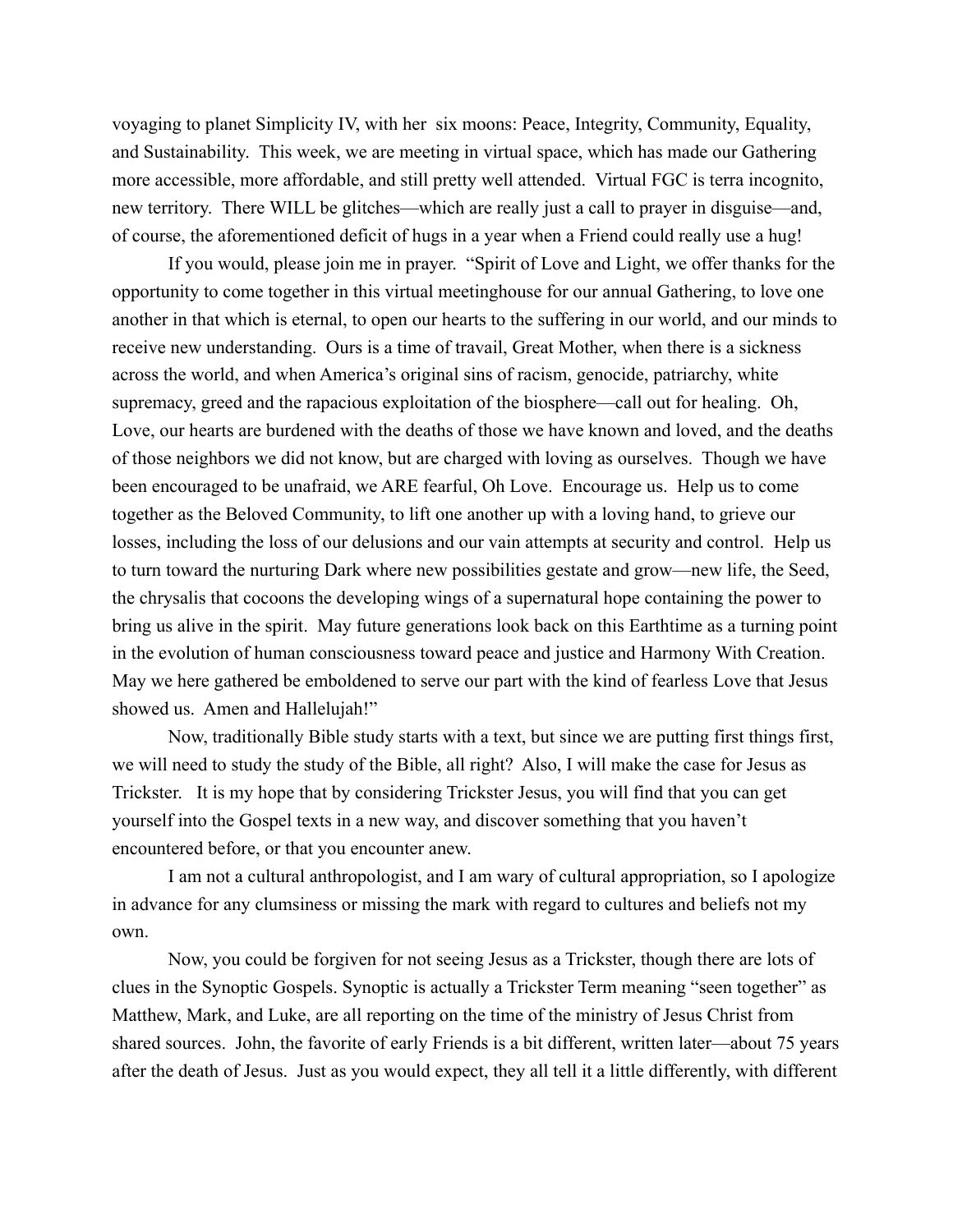audiences, styles and agendas, written over the spread of 40 years, Mark, the earliest, written as we have it about 30 years after Jesus died.

 First off, Jesus has a Tricksy beginning—as tradition has it, born of a virgin. When he gets older, his first Trick—that is, Miracle, is to turn water into wine so that the wedding party at Cana can go on. If you've ever been to a party thrown by 20-Somethings, you know how quickly that place empties out as soon as someone declares, "We're out of beer!"

 Tricksters are peripatetic, traveling here there and everywhere. Coyote Trickster stories often start with, "As Coyote was going along…" The Greek trickster Hermes becomes the Roman god Mercury, depicted with wings on his feet, he travels from Olympus to Hades and all around the world. Jesus covers Palestine, mostly on foot, occasionally riding a donkey into town. Tricksters travel between the realms of Life and Death, as well as the godly realm, earth, and underworld, as Jesus does.

 Jesus' speech is Tricksy—Let those with ears, hear! He speaks in riddles, and parabolas of paradoxical parables, or "stories." Trickster, in many traditions either invents language, steals language from the heavenly realm, transforms language, or otherwise has power over language, as Jesus clearly does. He is, after all, the Word (Logos) made flesh, according to John. It is Trickster—Hermes, Coyote, or Loki—who invents lying, which we sometimes call storytelling. Often, the stories are even True. Let those with ears hear!

 Tricksters live in a world of predator and prey. Sometimes the Trickster is hunting, as Coyote after Duck, and sometimes the Trickster is the hunted as B'rer Rabbit is by B'rer Fox. Jesus is hunting (or fishing, rather) for the faithful, those who hunger and thirst after Living Water. And, of course, he is hunted by the principalities and powers of his time, until he is arrested and the officers of Rome kneel on his neck for eight minutes and forty-six seconds, or hang him from a tree, or nail him to a cross. At any rate, he is an ethnic, religious, and racial minority activist who is persecuted and then lynched in a state-sanctioned murder because he wouldn't deny the power of Love. —Breath—-

 Now, one skill of the pursuer is the art of reading the signs of who has been by. Last week, walking on a dirt path in the coastal desert our suburban neighborhood was built on, my sweetheart, Mica, warned me, "Don't step in that dog mess!" I looked and said, "That's no dog… See how it is full of hair? Tapered at the end? and right in the middle of the trail? That's Coyote, saying hello, maybe letting me know I'm are on the right track with Trickster Jesus!"

 In a sense, Coyote was writing us a letter. The animal leaving tracks is a writer, and the tracker, the one interpreting them, is a reader, hoping to catch the writer's meaning—hoping to catch the writer!

 In Biblical scholarship, this attempt to read the writer's tracks is called hermeneutics. The meaning dances around a bit, which is why I like to call it the Hermeneut Scoot Boogie.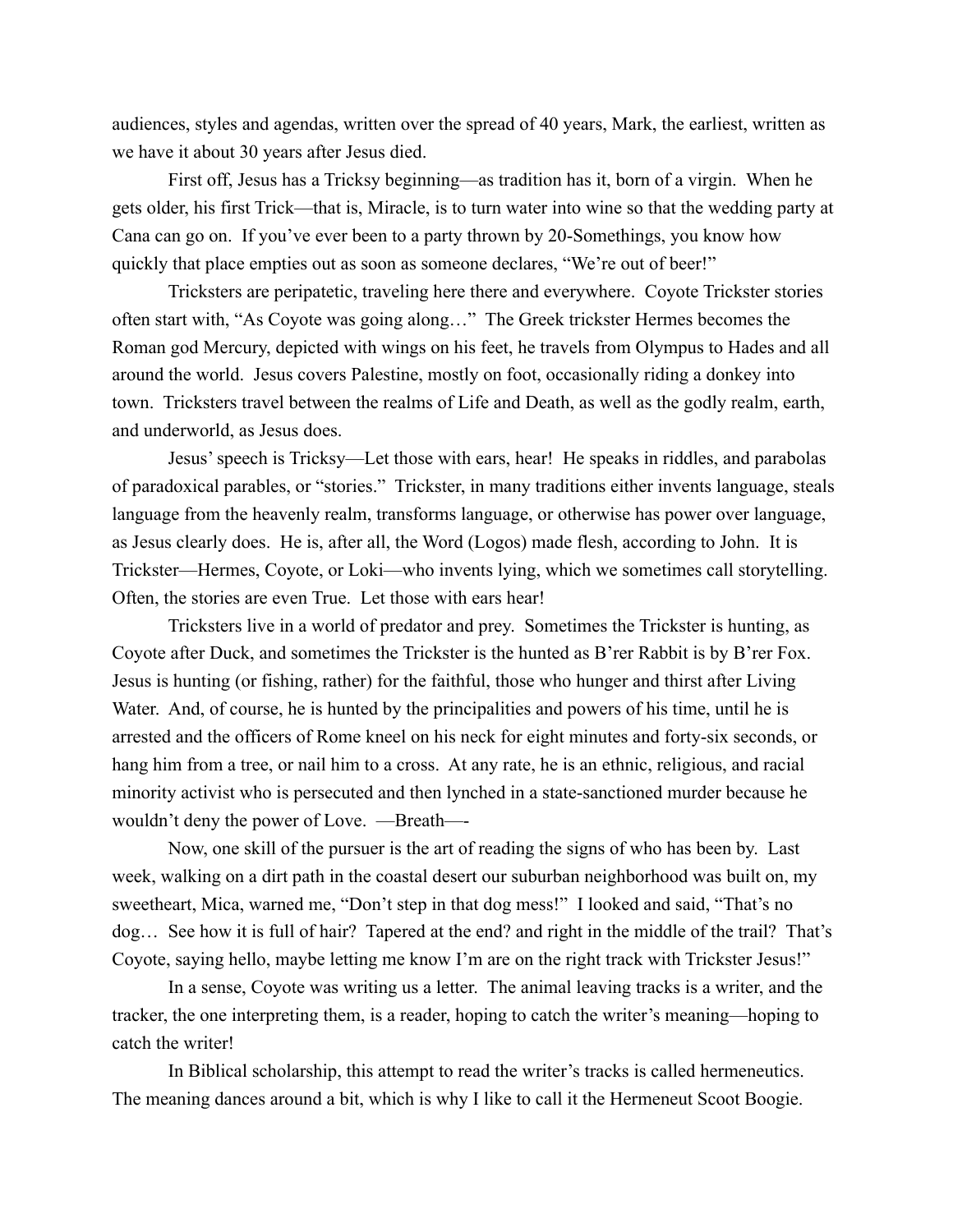Definition: Hermeneutics is the English form of the Greek word *hermeneus,* or hermeneut in English*,* an interpreter or expounder. The Google dictionary tells us that hermeneutics is "the branch of knowledge that deals with interpretation, especially of the Bible or literary texts." A hermeneutic is a "method or theory of interpretation." Plato thought of a poet as a hermeneus, an interpreter of the gods, carrying messages from the heavenly realm to earth. The hermeneus was metaphorically understood as a vessel into which murky water was poured, filtered, and then tapped out as clear refreshment. But we postmoderns know that the water always tastes of the pipes. We assume that when John G. Neihart interpreted Black Elk for his book, **Black Elk Speaks**, he probably ingested pure wisdom from Black Elk, and gave it forth muddy!

 In proper, formal, by-the-book Biblical scholarship, hermeneutics is concerned with understanding the context of the text, the mind of the writer, the culture, language, archeology, etc., which lets us understand the text in its original form and meaning. This is called exegesis —nothing to do with that first century Jewish furniture maker we know as Jesus. His mother, Miryam, called him Yeshua anyway, as she laid him in the manger.

 Hermeneutics are used for all kinds of texts, not just Scripture. Let's consider Black Elk for a moment. His biography, claiming to be his voice—Black Elk Speaks—is written by a European-American in English which Black Elk spoke only a little. What hermeneutic would tell us what Black Elk really said in Lokota, and what it meant to him? How was it formed by his cultural location? His social location (as a leader), as a man, as a *heyoka*, which is a kind of sacred clown or sacred fool who embodies Trickster energy? What about Black Elk's historical context, bridging the time of relative freedom for the Oglala Lakota people to their victory at the Little Big Horn and defeat at Wounded Knee, to touring with with Buffalo Bill's Wild West Travesty in Europe, and returning home to Pine Ridge? He and all his family were baptized Roman Catholic, but late in life he said that he only really believed in the "pipe religion" of his forebears. Neihardt took a transcript of a translation, which he then wrote up, with hopes of commercial success, and we know money is the root of much evil. So, what hermeneutics would give us a clear and respectful picture of Black Elk, his beliefs, his message to us? It's a tall order. He lived until 1950, so you can see how complicated Biblical hermeneutics that reach back 2-4 millennia are going to be.

 It is a quixotic effort—worthwhile, rewarding, and doomed to error, if not absolute failure, and, that matters because hermeneutical errors are used to justify horrific moral failures. The subjugation of women, the enslavement of Africans as the "Tribes of Ham," the Doctrine of Discovery which said that indigenous lands were there for the taking by Europeans, neo-liberal economics, child abuse, homophobia, transphobia, mandatory sentencing, nationalism, subduing the Earth, and every other kind of oppression in our history has been exegeted from the Holy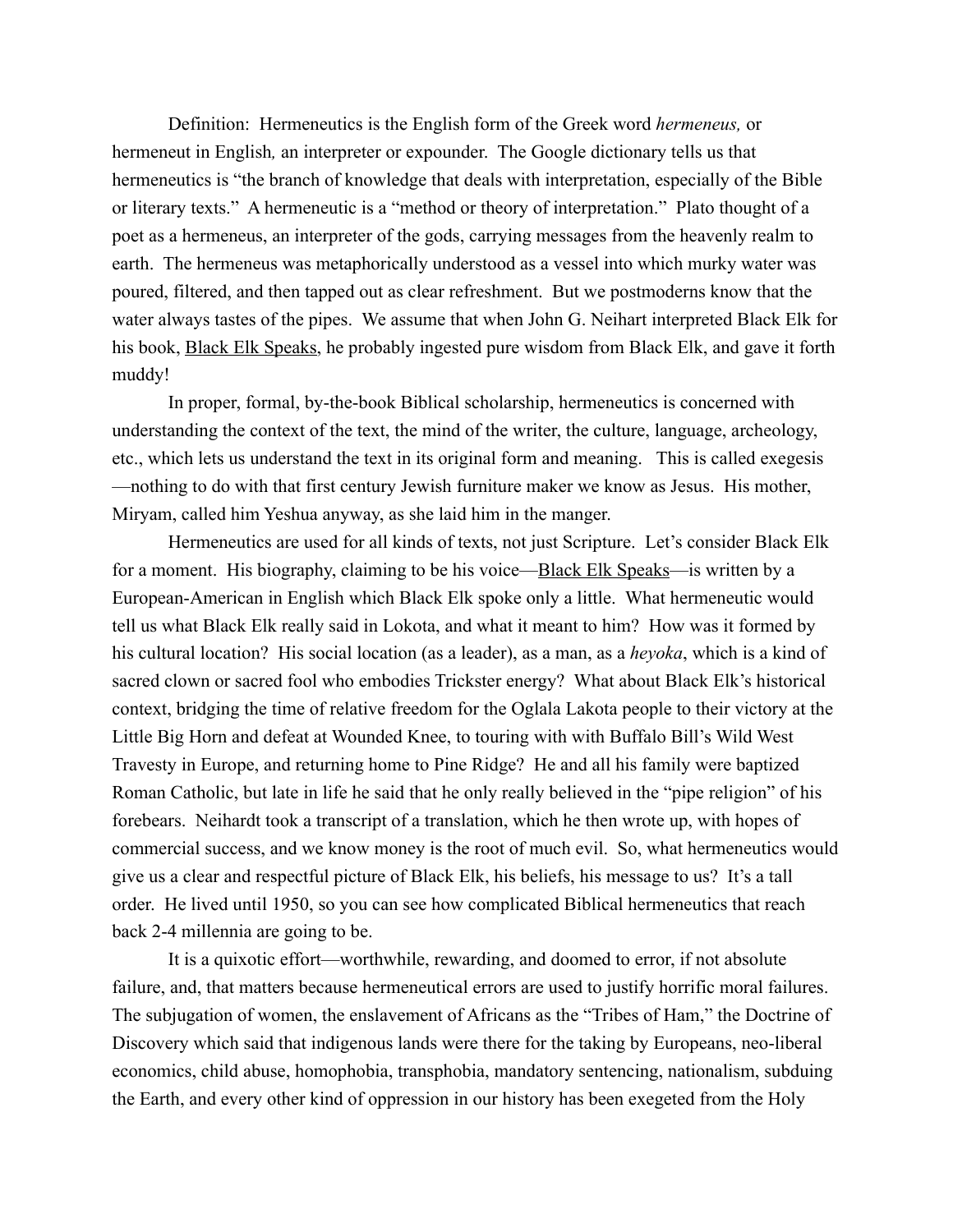Bible through the hermeneutic of hierarchical power over, and the idolatry of a class of "chosen ones." The Bible is the foundational text of so-called Western Civilization for good AND lots of ill. We ignore it at our peril.

 In the postmodern era, we have (finally!) stopped trying to pretend that we can get a pure picture, and so we want to know what the hermeneutic of a given hermeneut—a person who does the Hermeneut Scoot Boogie—, IS, hoping that by understanding the nature of the distortion of the funhouse mirror they are viewing the text through, we will be able to compensate for their hermeneutic (with our own fun house mirror hermeneutic) to get a truer picture of the author's intent. Lord have mercy!

 Should we abandon the effort all together? Perhaps at this point I should tell you that the word "hermeneutics" is named for the Greek deity Hermes. Hermes is a Trickster, a thief, a messenger, and a honey-tongued deceiver. Oh, Trickster is leaving paw prints all up in here today!

 In the name of liberation, some womanist, feminist, eco-feminist, *mujerista,* Black, Latinx, queer and other minority scholars have applied their own hermeneutics to Biblical texts. Post modernist feminist theologian Danna Nolan Fewell states: "Like other ideological criticisms…and unlike traditional forms of analysis, feminist criticism makes no pretense to objectivity; it challenges the notion of universals; it is more interested in relevance than in socalled absolute truth."

 Rather than exegete the text—to pull its original meaning out of it, she is suggesting we mindfully eisegete the text—read into it that which has liberating power for us. This is the style of Bible Study that Friend Stephen Matchett, who died this year, brought into wider practice among Friends, healing injuries and alienation many Friends have from early encounters with Scripture. Thank you and Godspeed, Friend Matchett.

 Now, before you get all excited about an entirely eisegetic, "anything goes" hermeneutic, let me say that Doctor Fewell could probably do a fair job of recreating the Hebrew Bible out of her head in the original Hebrew, if it were lost. So could Jesus. Stephen Matchett could quote chapter and verse. George Fox said that the Truth was more Holy than the Book, but you could reconstruct much of the Bible from his journals and letters. Before we go freestyle, we should get into the Scripture pool, swim in those waters, wrestle with the text, and then humbly discover the limits of a supposedly "objective" approach to understanding them.

 It is important to exegete the text to the extent we are able. In fact, the Bible exegetes its own text. We will dive into the Parable of the Sower, where Jesus exegetes Jesus—oh yes explaining his own parable. Friend Rachel Findley, a member of my anchor committee, will read the text from the Book of Luke, Chapter 8, Verses 4-15 from the New Revised Standard Version. (Did I mention that all the chapter and verse enumeration we use was added by a French printer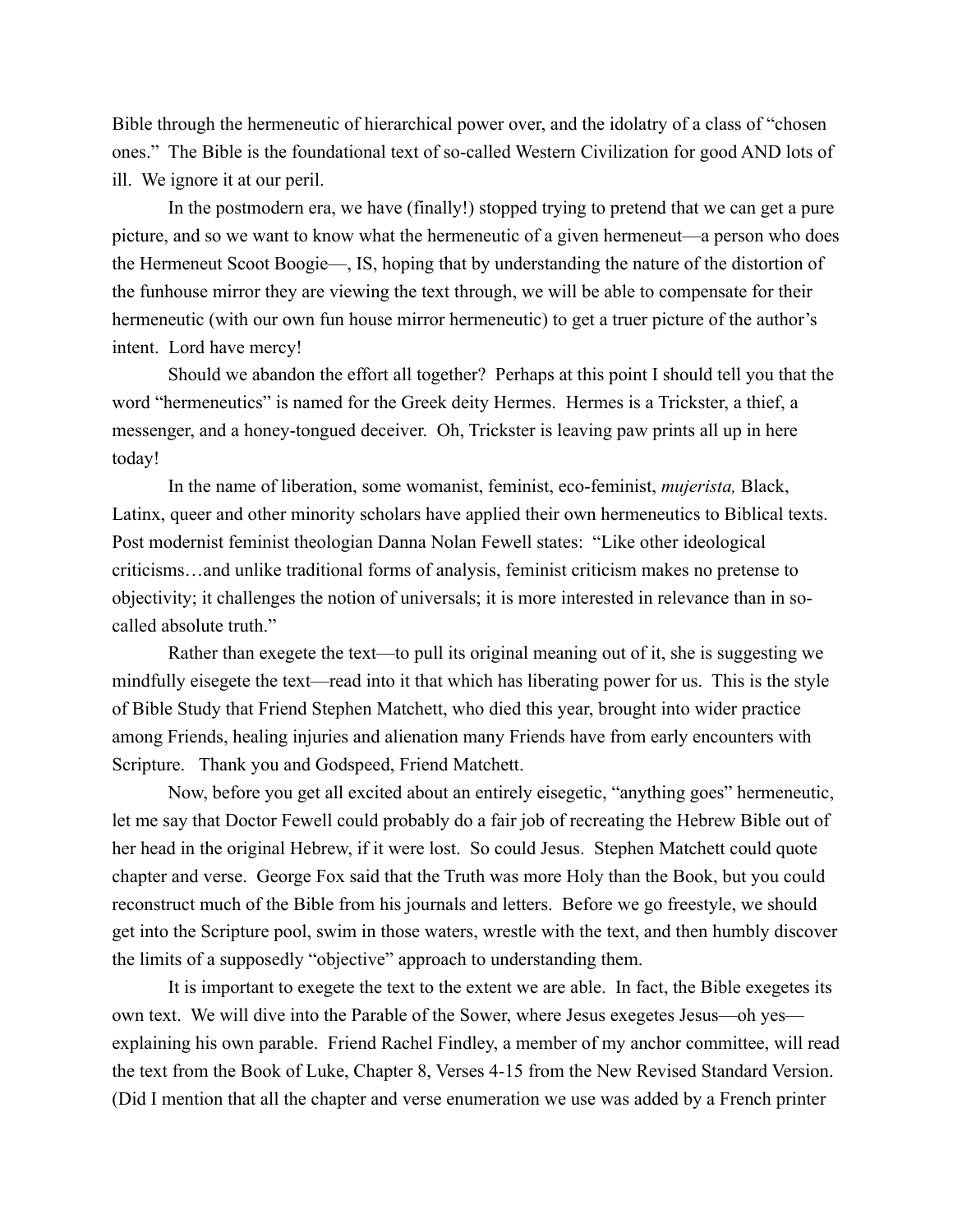in the 16th Century?) Anyway, I will then offer some queries, which will be posted in the chat with the Scripture, and you will be Zoomed away into dyads, where you will respond to the queries for five minutes—split the time evenly please. Then you'll be whisked back to the larger group for closing worship.

The Parable of the Sower Luke 8:4-15

## The Parable of the Sower, Gospel of Luke 8:4-15, NRSV

**4** When a great crowd gathered and people from town after town came to him, he said in a parable: **5** "A sower went out to sow his seed; and as he sowed, some fell on the path and was trampled on, and the birds of the air ate it up. **6** Some fell on the rock; and as it grew up, it withered for lack of moisture. **7** Some fell among thorns, and the thorns grew with it and choked it. **8** Some fell into good soil, and when it grew, it produced a hundredfold." As he said this, he called out, "Let anyone with ears to hear listen!"

**9** Then his disciples asked him what this parable meant. **10** He said, "To you it has been given to know the secrets[b] of the kingdom of God; but to others I speak[c] in parables, so that 'looking they may not perceive, and listening they may not understand.'

**11** "Now the parable is this: The seed is the word of God. **12** The ones on the path are those who have heard; then the devil comes and takes away the word from their hearts, so that they may not believe and be saved. **13** The ones on the rock are those who, when they hear the word, receive it with joy. But these have no root; they believe only for a while and in a time of testing fall away. **14** As for what fell among the thorns, these are the ones who hear; but as they go on their way, they are choked by the cares and riches and pleasures of life, and their fruit does not mature. **15** But as for that in the good soil, these are the ones who, when they hear the word, hold it fast in an honest and good heart, and bear fruit with patient endurance.

Queries: Which of the sower's seeds speaks to your condition? Where have you fallen, or where has the Word fallen in you? Are there ways that you can imagine becoming more fertile ground for Spirit to grow? Do you have seeds of the soul that you are sowing, or wish to sow?

We are going to break you out into dyads now, for —- minutes, so you can share your responses. You will automatically be returned to the circle for closing worship.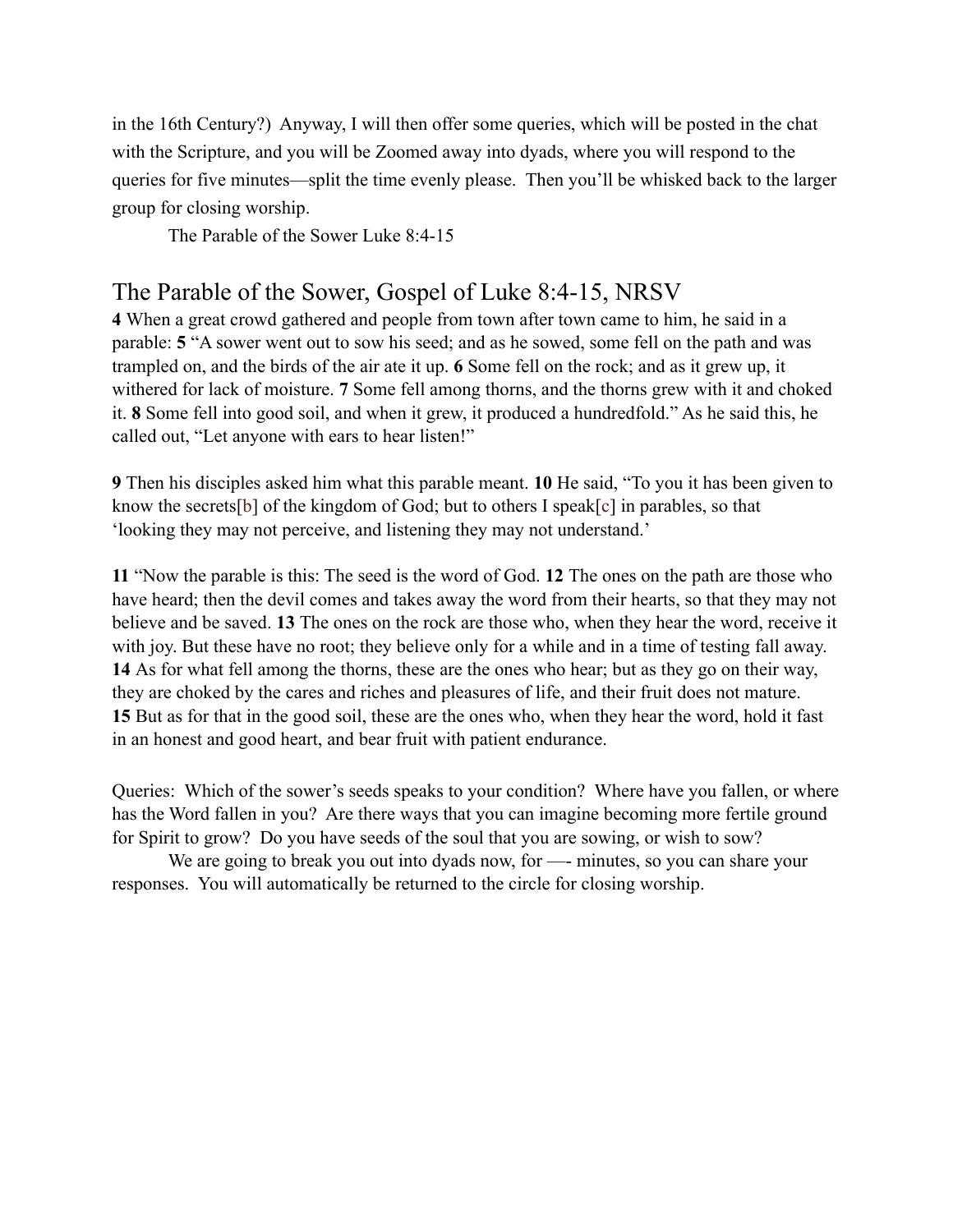### **Day Two**

"Repentence"

*Tis the gift to be simple, 'tis the gift to be free, Tis the gift to come down where we ought to be, And when we find ourselves in the place just right, 'Twill be in the valley of love and Delight When true simplicity is gain'd, To bow and to bend we will not be asham'd, To turn, turn will be our delight, Till by turning, turning we come round right.* 

 Good Morning, Friends. Carl Magruder here in sunny southern California. I did my chaplaincy training—Compassion Boot Camp—at Summit Hospital up in Oakland. When I went to the room of an African-American patient in the hospital, no matter their age, often the response of this sick or injured person to my perhaps impertinent inquiry, "How are you?" was, "I'm blessed." Several of the staff chaplains there are Black, and the Reverend Stevie Stennis would walk into a patient room with, "Tell me, what's good?" Neuroscience confirms that colloquial habits of positivity and gratitude like these among African-Americans can actually help people to feel better, and even speed their healing! Reinforcing positive neural pathways helps us to turn and to turn, to transform our minds, our thought patterns, even to help us recover from trauma. So take a moment to answer the question for yourself, "What's good?" In what ways do you feel blessed this morning?

—-Pause—-

 For me, it's such a blessing to be here, and it's been a blessing—a hard blessing—to be prepared by Spirit to bring these Bible Half Hours to FGC in this year of scales falling from our eyes. Do you know the Greek word Ah-po-KAH-lup-sees? It comes to us as apocalypse, and in common usage it means disaster, even TEOTWAWKI—an acronym for The End of The World As We Know It. Armaggedon. Cities on fire. Oh, wait a minute…

Well, the original Greek word simply means "to uncover." Poetically, to lift the veil. This is a year of ah-po-KAH-lup-sees: We see clearly that racism and racial disparities in our world endure, and in some places are getting worse. With regard to leadership, we see clearly that the Emperor has no clothes, and it ain't pretty. With regard to our house of cards economy, initially built on the greatest land theft in modern history and the labor of African slaves, we are indicted by the prophet Greta Thunberg, who, in the style of Joan of Arc, reproached the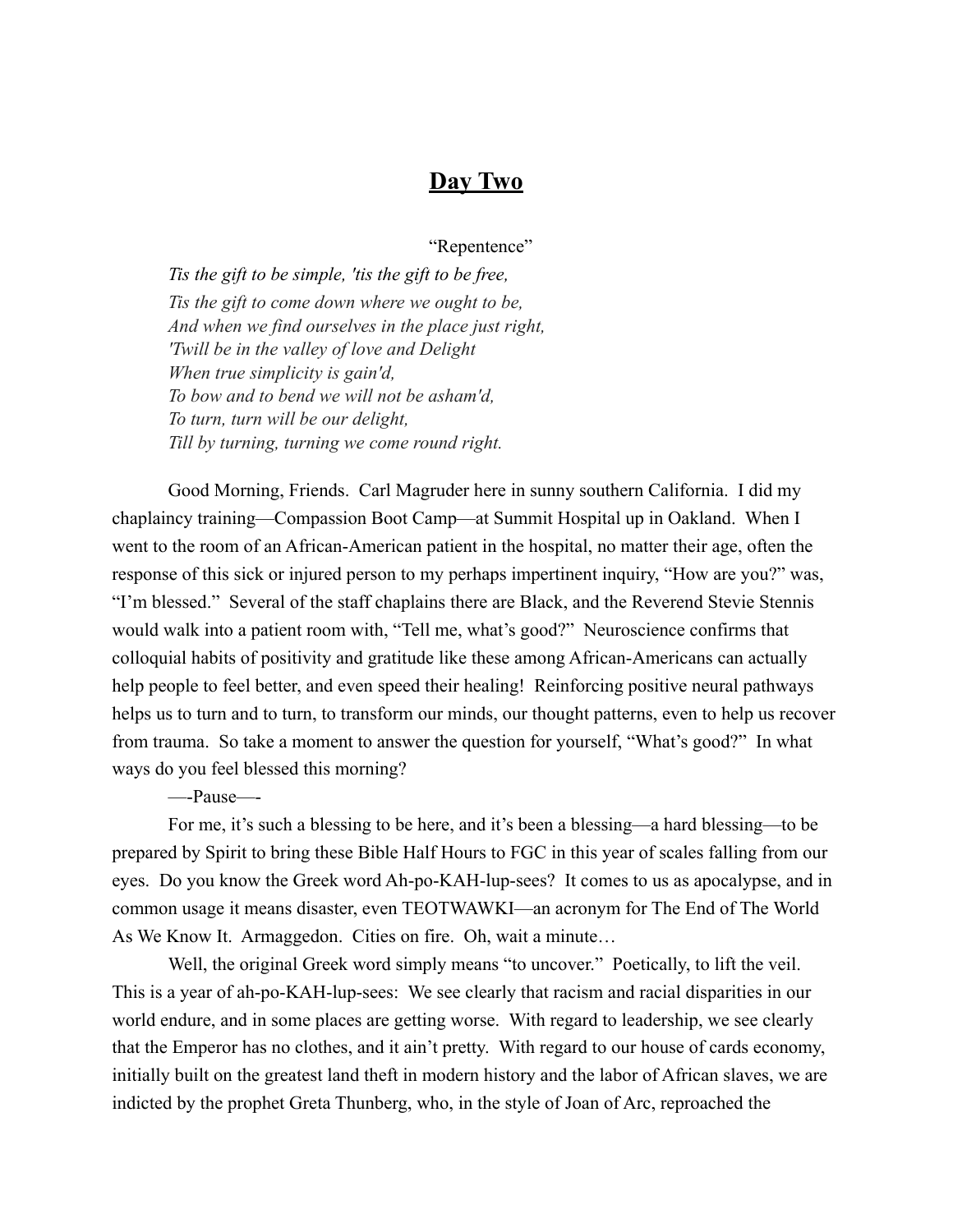principalities and powers at the UN Climate Action Summit, crying in that wilderness, "How dare you? People are suffering. People are dying. Entire ecosystems are collapsing. We are at the beginning of a mass extinction, and all you can talk about is the money and fairy tales of eternal economic growth. How dare you?" We spend half our national budget on the military, which is almost entirely useless in the face of the crises we actually face—economic collapse, racism, pandemic, and climate disruption. And we, Friends, are enmeshed in these systems. May God have mercy for us all.

Well, since we touched on Apocalypse and we're all still here, what about Repentance?

All right, by a showing of hands, who cringes at the Biblical command to Repent?

Well, it seems I'm in good company. Let's see if our Mystical Hermeneutic of the Spirit of Trickster Jesus can help us spring that trap without getting caught by it. You know that some deer hunters don't like Coyotes. They think that that *canis latrans—*the singing dog— eats all the deer. Coyote predation keeps deer herd strong, but roads, loss of wildife, and cars are what kill deer. Sometimes these hunters will put a rabbit or other carcass out, laced with strychnine, but the coyote's track comes up and then away—you can't trick a Trickster. Sometimes the anticoyote folks set out deadly spring-loaded traps. Somehow coyote is able to spring the trap without getting caught or even injured. Some believe that it is mama coyotes who do this, to protect their young. Once its sprung, she squats and leaves a note for her would-be assassin. So, let's spring some traps today, and render them harmless to us, and those we care for.

 Tradition holds that the start of the ministry of Jesus the Nazarene was not his baptism in the River Jordan by his rabbi and cousin John, nor when the spirit descended on him like a dove, nor yet his 40 days and nights fasting in the wilderness, and temptation by Satan. It was after he'd heard that the Baptizer had been arrested. Then Jesus took up John's cry: "Repent, for the kingdom of heaven is at hand." That's Matthew 4:17.

 Now, I am calling on the Trickster spirit of Bre'r Rabbit to help me through the briar patch of our old wounds and good instinct against religion that shames, so that no Quakers are harmed during the making of this Bible Half Hour. I'm serious about that.

 The Greek word that is translated as "Repent" in the text is "metanoia," which has the sense of, "transform your knowing; expand your consciousness, turn in a new direction." It more literally means, "to perceive afterwards"—when consciousness expands, we can see what was hidden before. We say, hindsight is 2020. In the midst of his beautiful treatise on the nature of love, Corinthians 13, the Apostle Paul describes, "For now we see through a glass, darkly; but then face to face: now I know in part; but then shall I know even as also I am known."

 Now, three hundred years after his crucifixion, Trickster Jesus and those who followed his Way, were still being hunted and persecuted on all sides, so he took his story and his teachings and his mystical connection with the Oneness, and he HID IT. He hid it in the most unlikely place he could find—right in the middle of the Roman Empire! Like a foxtail caught in a, well fox's tale, the Seed of Truth was carried far and wide. He tucked it into the Nicene Creed,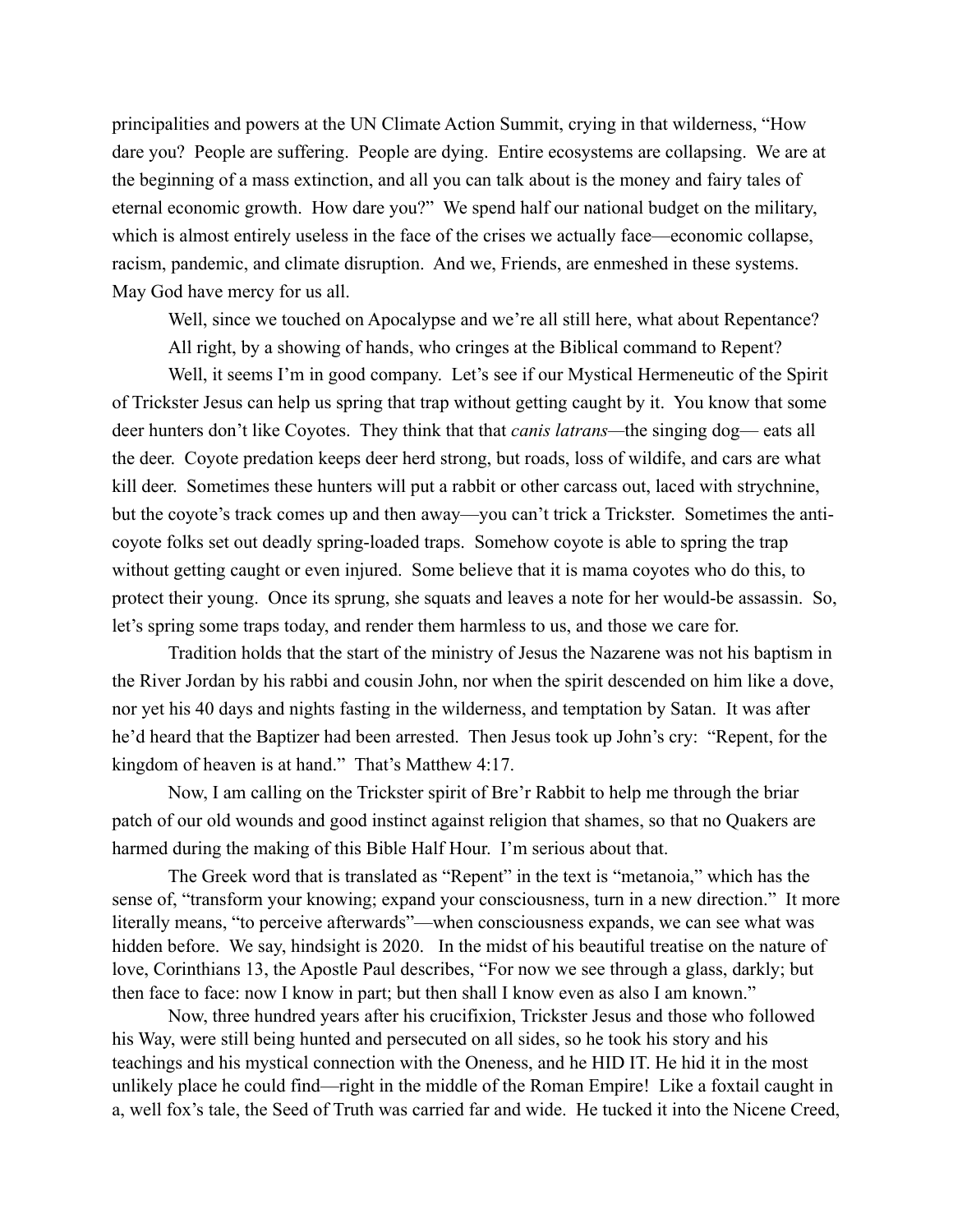where it peeks out in the subversive placement of God and Jesus above the Emperor. Now, as there is with most Trickster tricks, there was a high price to pay for this subterfuge, in the distortions that came from taking a religion of the oppressed, and making it a religion of Empire. The conversion of Constantine is the point where many anabaptist faiths believe Christianity went off the rails. It's that same sense that caused William Penn to name his 1696 book, "Primitive Christianity Revived." But even though it was hidden in the largest, richest institution in the Western world, with hireling priests, ornate churches, the buying of indulgences, the Inquisition, etc., etc., there have always been those who found the true seed in the imperfect vessel that conveyed it, and they picked it out of its accretions and nurtured the seed and grew it, and harvested it, and passed it on, as St. Francis did. Francis was a mystic—he experienced the Oneness of the cosmos directly.

 One cost that comes with the creedal codification of The Way is the oversimplified notion that Repentance is a one shot deal, that it is mostly concerned with your transgressions of "The Rules," and that when you have effected Repentance by accepting Jesus Christ as your personal Lord and Savior, you are saved from your sin once and for all.

 Probably ought to hit that "sin" thing real quick while we are here. The Hebrew word is *chata, (cha-TA),* from archery, and it means to miss the mark or stray off the path. Well, when you miss your mark in archery, you go get your arrow and try again. Maybe Bre'r Rabbit got away this time. When you wander off the path, you find it again eventually. Or maybe the good shepherd finds you and brings you back. When you become ritually unclean, you bathe in the *mikvah,* the ritual bath. *Chata,* sin, is NOT an indelible mark. And that fiery pit of hell thing? The Hebrews picked that up from a Zoroastrian metaphor while they were slaves in Babylon— Persia. Prior to Babylon, the indigenous Hebrew land of the dead is *sheol,* and everyone went there regardless. That confusion has caused a lot of unnecessary suffering. Hell and damnation!

 While we are called to prayer without ceasing, I believe that we are also called to repent without ceasing. Individually and as a body, we are called to repent without ceasing. —-Pause —-Repentance is an iterative process. It is my experience that there may be a big thunderbolt moment after which we are changed, our consciousness is transformed, and metanoia "to perceive after" opens our eyes—including our Third eye—in an indelible way to what was hidden. For mystics, that moment stems from the direct and personal encounter with the Divine. Let those with eyes to see, see. Like George Fox in his apocalypse on Pendle Hill, we repent, and turn toward God. But then the more we see and live, the more we see and live, until to turn and to turn becomes our delight, til by turning, turning we come round right. This is what it means to be Simple in the hymn of our religious cousins, the Shakers, "Simple Gifts." It's not about decluttering or wearing a collarless shirt; it's about a life entirely oriented around Godness. Thomas Kelly starts his book of revelation, A Testament of Devotion, with this assertion: "Deep within us all there is an amazing inner sanctuary of the soul, a holy place, a Divine Center, a speaking Voice, to which we may continuously return. Eternity is at our hearts, passing upon our time-torn lives, warming us with intimations of an astounding destiny, calling us home unto Itself." Hallelujah! All I really need to know I learned from reading Thomas R. Kelly.

 If you once thought that your sexual orientation or another's was a sickness or an affront to God, and you have come to understand that all love is a divine gift, you have repented. If you once thought that one religion was the only way to know God, and have come to a more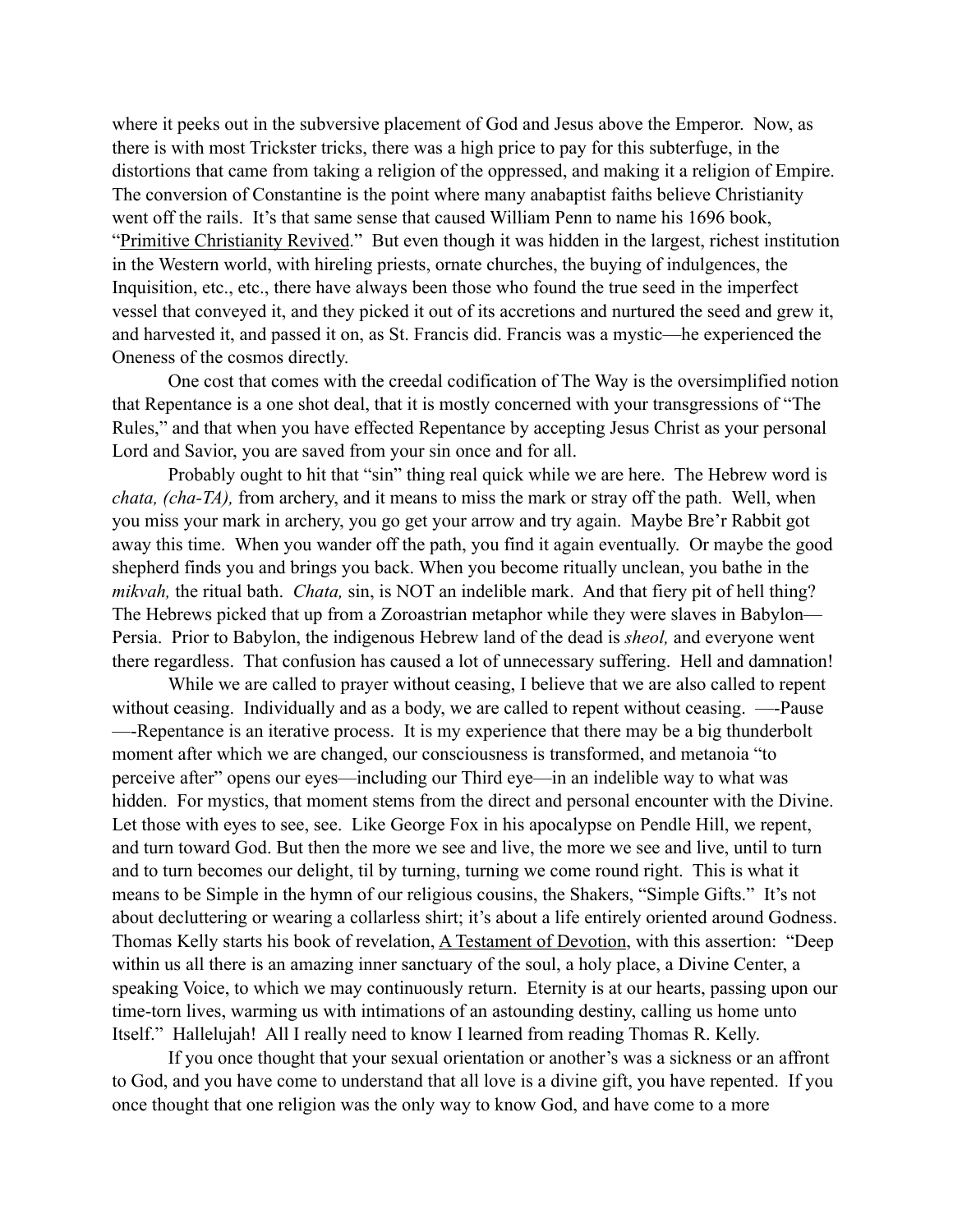universalist understanding, you have repented. If you have ever admitted to yourself, to God, and to another person that you were powerless over your addiction, you have repented. For some of us African American folks, declaring "Black is Beautiful" was a repentence—a new way of perceiving ourselves as perfect in the sight of God.

Three quick Repentence examples:

 Number one: Some time after the crucifixion of Christ, there was a Jew, Saul, who was a Greek citizen and a rabid persecutor of the early Christian movement. He was at the killing of the Apostle Stephen. Yes, he was one of the night riders in his white robe with conical hood that's conical, though comical would also apply. They burned a cross on Stephen's front lawn, and then dragged him out in his pajamas to the edge of town, "breathing threats and murder," where Stephen was lynched while Saul held the horses. Sometime later, on the road to Damascus, Trickster Jesus smote Saul down and took his sight, demanding, "Why do you persecute me?" Saul fasted and was blind for three days, and received help from one who feared him, Ananias, who laid loving hands on Saul, and something like scales fell from his eyes and he repented to became Jesus' Number 1 fan, the Apostle Paul. [Chapter and Verse Here]

 Example 2: Only 368 years ago, an eccentric looking man with a big nose and shaggy, shaggy locks, sporting leather pants, parked his Harley chopper in front of an English country church and went in. In those days, just as in the synagogues of Jesus' time, it was possible for a visitor to preach to the assembly, as long as they didn't blaspheme, of course. This character, bearing the wily Trickster name of "Fox," inquired: "You will say Christ saith this, and the apostles say this; but what canst thou say? Art thou a child of Light, and hast thou walked in the Light, and what thou speakest is it inwardly from God?" He was asking if people had repented, turned and surrendered to the Inward Christ. A woman of some social standing heard this call, and later wrote, "this opened me so, that it cut me to the heart, and then I saw clearly we were all wrong. So I sat down in my pew again and cried bitterly: and I cried in my spirit to the Lord, 'We are all thieves; we have taken the Scripture in words, and know nothing of them in ourselves.' Margaret Fell then turned to walk in the Light of this apocalypse, this uncovering. She later was widowed, and married that itinerant biker, George Fox.

 Example 3: More recently, all over Quakerdom Friends of European Descent are doing white privilege work, seeing their unearned advantage at the expense of others, examining their unconscious bias, confessing ways they have been complicit in and benefited from the racial status quo. Some present in this Zoom room are living into a new understanding of what race means to them. This is a courageous and liberating kind of repentance, and it is already bearing fruits of the Spirit.

 But the racial justice work is hardly complete. Our piecemeal, awkward, politically correct and legalistic approaches to healing racism are merely the scaffolding we need to raise this holy ghost building of perfect Love. Now we see in the glass darkly, but someday we will live effortlessly and joyously in harmony as God intended. Just as the laws of Moses, an eye for an eye, didn't actually get the Israelites to shalom—the peace of God—they were a big improvement over, "If you put out my eye, I'm going to kill your whole family," which was what had come before. Let us Repent! Let us Change! Our iterative racial repentance must continue, so that the goal of the FGC Institutional Assessment on Racism is to render itself obsolete. For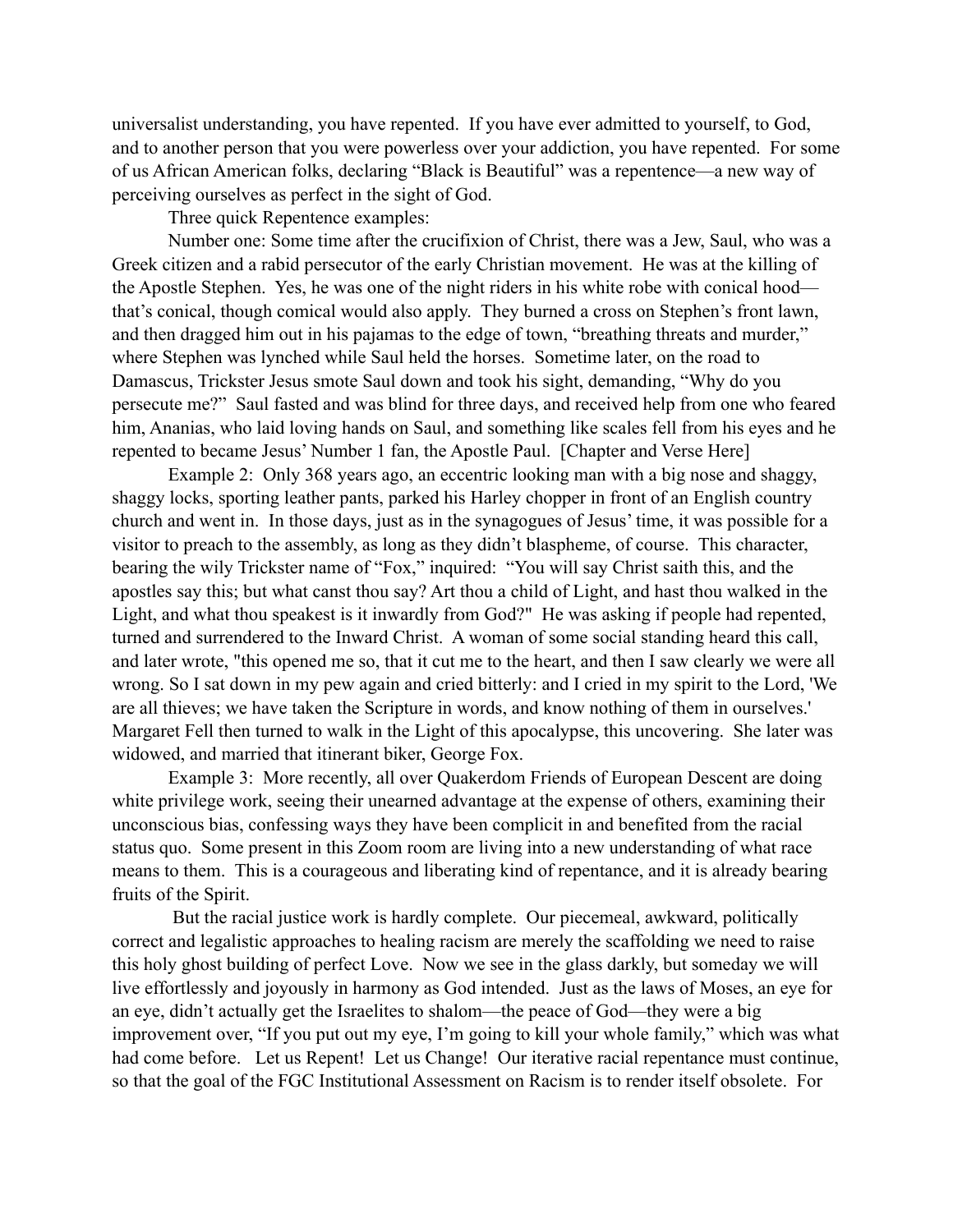now, we need these efforts to help us to straighten up on our way to becoming "perfect, even as my heavenly father is perfect." Wait—perfection is on Thursday.

 We can be confident that we will grow closer to the Divine will if we have courage to stay the course. We can look back and see the distance we have come in some things. The nominating slate in my monthly meeting actually has more women than men in all areas of officers and committees, for instance. And we have come a long way in Pacific Yearly Meeting since my early teen years when we were discerning about same sex marriage, and I recall one sincere and loving Friend asking with real care and concern, "If homosexuality is an illness, should we encourage Friends to be unwell?" I believe that Friends have come a long way on LGB—lesbian, gan, and bisexual—in four decades, but some of us really need to—say it with me—"Repent!" and transform our minds with regard to T—trans and gender non-conforming folks. Now Tricksters change their gender all the time—Loki becomes pregnant in female form, and gives birth. Of course, it's a pretty big metanoia to throw out what we thought we knew about a binary, born-with-it, anatomically determined notion of gender, but let's all get with the pronouns, because these Friends are courageous pioneers discovering new territories which have salvific potential to liberate US ALL from the gender binary. Oh, Freedom! Also, in all seriousness, trans people, and especially trans people of color, suffer more hate crime than any other group. The wages of my sin is their death, and so I gladly repent.

 Repentance is a two parter. First, one must turn away from the old ways, and then engage the new. To turn and to turn will be our delight. Jesus' new wine will burst old wineskins; NEW wineskins are needed. Early Friends knew that the Truth that had discovered them would not fit into conventional and comfortable religious forms of an elite priesthood, ornate steeplehouses, performative rites, an absentee God, creeds, tithes, etc. Not knowing what they SHOULD do, they apophatically discarded everything that was superfluous to the in-dwelling experience of God, and turned themselves toward that. I gotta say, though, I think getting rid of the music was a bridge too far…

 It's the rest of the statement in Matthew that gives us a clue about the turning toward: "Repent, for the kingdom of heaven is at hand." Or the kingdom of heaven is among you, or is near, or is arriving, has drawn near… You get the picture. The word in Greek is *eggizo, (eng-id' zo)* which most literally means "has drawn close," according to Strong's Concordance. Schlosser's notation adds, that *eggizo '*expresses "extreme closeness, immediate imminence – even a presence ('It is here') because the moment of this coming happened (i.e. at the beginning of Jesus' ministry)." Repent for the perfection of God is here?

 We've heard it interpreted as a warning—Get your act together for God is coming, and if you don't, you are going to get a smite down! It's the threat that follows up the shaming and condemnation we have been taught to hear in "Repent, for the kingdom of heaven is near."

 But that's not how mystics perceive ultimate reality. It's not how God-mind is. Jesus tried to rap it down to the Pharisees in Luke, 17:20-22. The Pharisees asked Jesus when the kingdom of God was coming.

'God's kingdom', replied Jesus, 'isn't the sort of thing you can watch for and see coming. **21** People won't say "Look, here it is", or "Look, over there!" No: God's kingdom is within your grasp.' Thomas Kelly tells us that the Hound of Heaven is ever baying at our heels!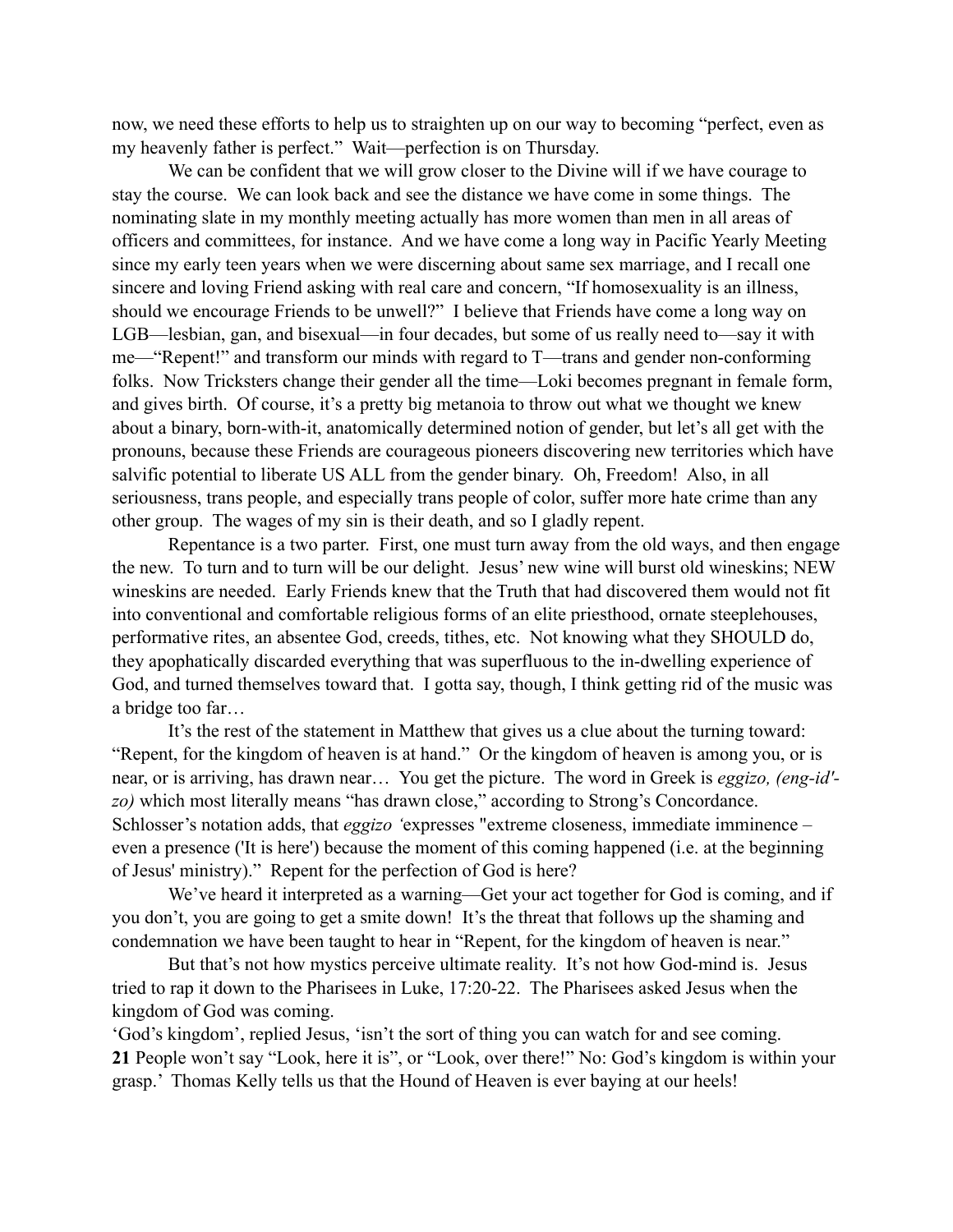Now we will get into this some more tomorrow, but George Fox had a radical hermeneutic—He writes, "I saw they could not know the spiritual meaning of Moses, the prophets, and John's words, unless they had the Spirit and the light of Jesus; nor could they know the words of Christ and the apostles without His Spirit to guide them." His is the Hermeneutic of Spirit, which interprets the text. It's a direct contradiction to Martin Luther's *sola scripture*— "scripture alone," which was nonetheless liberative in its time because it suggested the people could come to God without the church, which Luther saw as corrupt.

 Fox seems to be implying that all the Biblical writers were in the grip of the Holy Spirit while they were writing. Now, I don't want to make a case for every writer of the Bible—at least 40 of them— having been in the spirit of God when they sat down to write. There are a lot of consolidating power agendas, and several cases of severe untreated Obsessive Compulsive Disorder in the Bible. I'm really earning my Blasphemer B branding this morning, like James Naylor! But the Mystical Hermeneutic of Trickster Jesus absolutely assumes that Jesus, who never wrote anything that we know of, WAS absolutely in an exquisite perfection of God-mind. I don't have "evidence" for that—proof. I just posited it, when I started Seminary, because otherwise, why read about him? Since then, I find mounting evidence throughout the text, and everywhere! So, I've told you my mystical hermeneutic lens. It's the Mystical Hermeneutic of Trickster Jesus. I'm offering the Bible Half Hours so we can explore it a bit together.

 Now lots of deep, scholarly, and even quite progressive Biblical scholarship, Hauerwas, Barth, Cohn, Stringfellow, CS Lewis, some contemporary Quakers, holds with the idea that the man Jesus thought that the world was going to end real soon. In Matthew 16:28 Jesus tells the disciples, Truly I tell you, there are some standing here who will not taste death before they see the Son of Man coming in his kingdom." His were chaotic times. The economy was changing, people were moving away from their friends and families, and of course Jews were living under an occupation. The mid seventeenth century was pretty apocalyptic for Early Friends too, with economic upheaval, various religious movements, politically it's the king-it's Cromwell—it's the king again—even a mini-ice age! We too are standing on the cusp of a radical discontinuity in the structures of human societies. If you don't think we're teetering on the brink of A Great Turning now, well, it's time to let the scales fall from our eyes. It's the end of the world as we know it, just as it was for Christ, and for early Friends. You cannot step in the same river twice, because it's always changing. It's always the end of the world as we knew it—behold, virtual FGC!

 But if Jesus was a deep mystic, not just dipping into that awareness from time to time, the way I do, but living full within it at all times, he knew that the realm of Heaven is always, in all times and places, amongst all peoples, and in all religions, all wisdom traditions—always right here, if we turn towards it. This belief is our spiritual inheritance from our Christian roots, our pearl of great price, Friends. "Turn to it! For the peace of divine love is right here!"

 Now, I will pray us into closing worship with a musical prayer by Carin Anderson. If you have ministry from the Spirit for those gathered today, please unmute yourself and share it. If you need to leave at the hour, go in Grace. Some of us will worship until a quarter past, and all are welcome to join.

Guide my feet, as I walk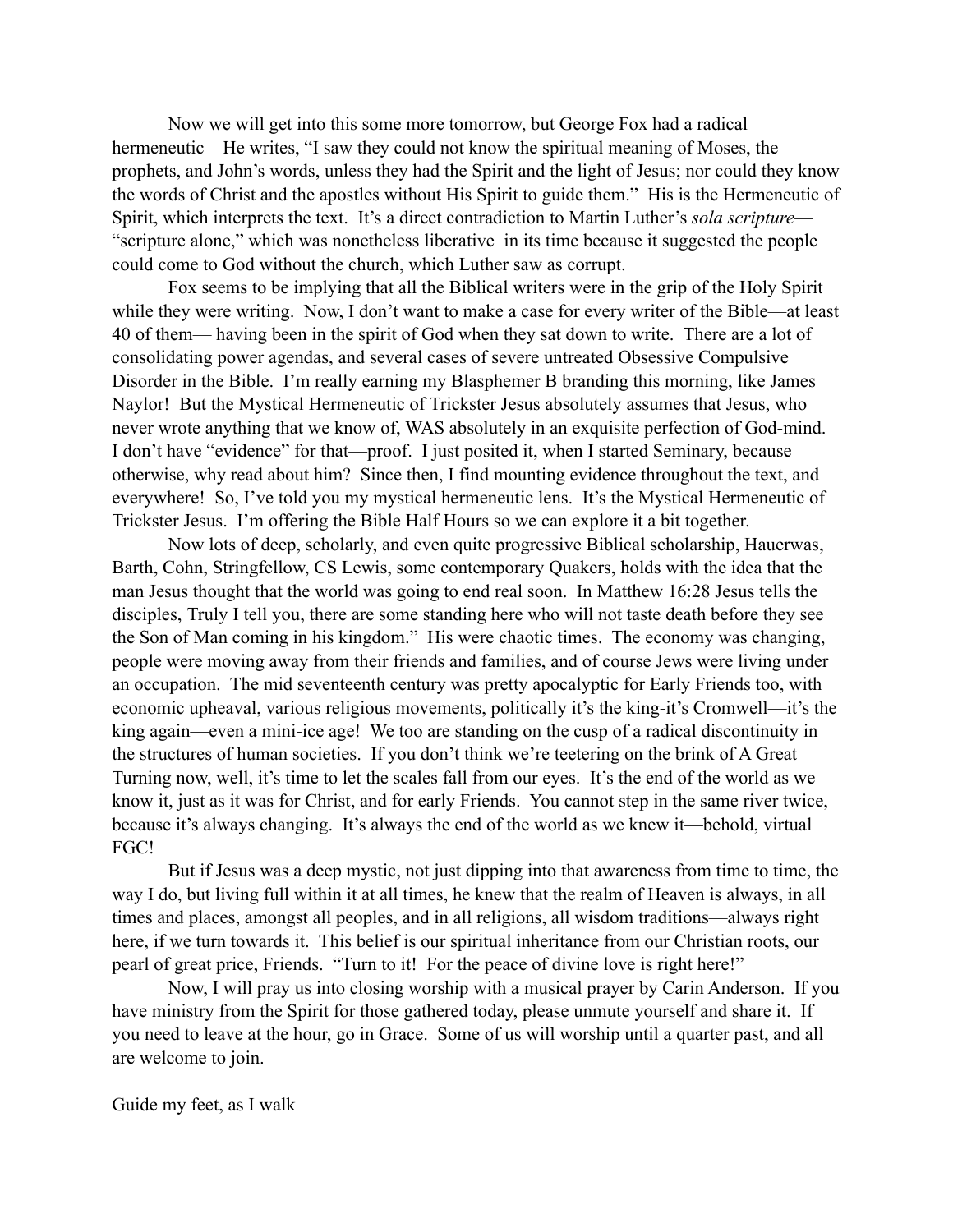Guide my feet, guide my feet Holy, holy as I walk

hands mouth heart feet

## **Day Three**

#### Death

Well you know that....

Death come a knockin' on my mama's door

Death come a nockin' on my brother's door

 Death come a knockin' on my preachers door, saying come on preacher are you ready to go. Well, They stooped right down, buckled up Their shoes, and moved on down to the Jordan Stream

 Some day, Death will come a knocking on my front door, saying come on, Friend, are you ready to go? I will stoop right down, buckle up my shoes, and move on down to the jordan stream and I'll shout, Hallelujah! I've done my duty, got on my travelin' shoes...

—You got some traveling shoes?

 Oh, you knew the hospice and palliative care chaplain was going to talk about the miracle of Death, right? Don't panic! Stay with me now! We gon' find some life in it. On Monday we talked about Trickster Jesus hermeneutics and the parable of the Sower. Yesterday's text was short—Expand your consciousness, for the realm of the divine is within you, AKA, Repent for the kingdom of Heaven is at hand. Today is Death, our nadir, and I'm pretty sure that tomorrow is Resurrection, and Friday is Gifts of the Spirit, but ministry is subject to change without advance notice, in my experience.

 In these difficult times, I wanted to bring y'all a bright, cozy, warm fuzzy blanket series of Bible Half Hours, and I hope you can feel the love and care I have for all of you through this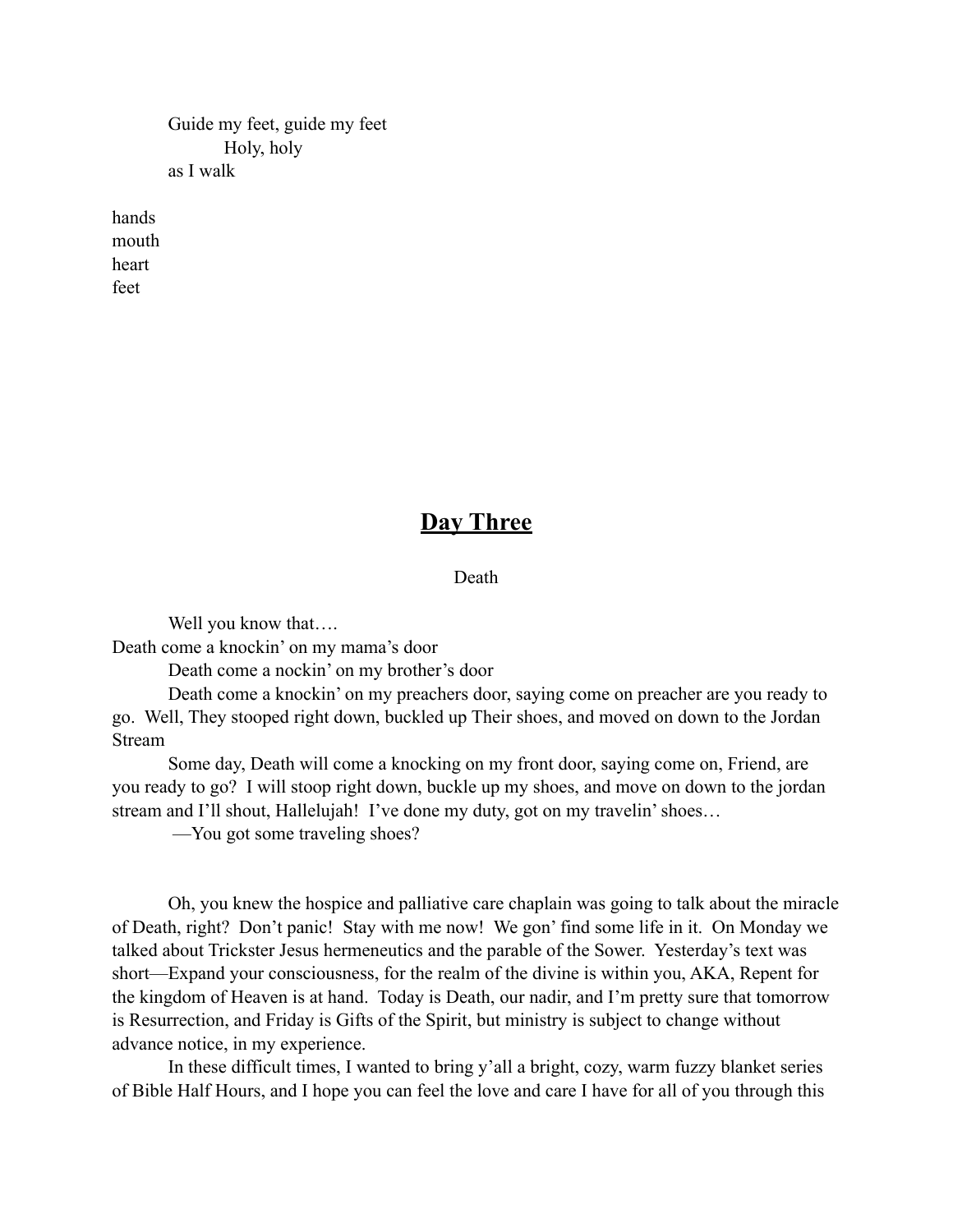magic light box. But chaplains are called to the practice of mindfully turning in toward the pain, hurt, anguish, sorrow, fear, regret, self-recrimination, loss of self-worth, sense of futility, loneliness, and broken heartedness, that tender human souls experience. Ours is not to turn away, but to accompany. I want to give a deep bow to all of you for hanging in here with me….and Trickster Jesus. I'm hoping to get out the warm fuzzy blanket cannon on Friday, so each of you can have one to take home, perhaps to use as a prayer shawl, or maybe for a picnic but never as a wall hanging.

 My biological grandmother was part of the Great Migration of Black folks from the deep south to the north. Her parents took her to the coal mining town of Du Quoin, Illinois. In the African-American community she came from, when a person was sick and close to their "Going Home," time, their best suit of clothes—maybe the best clothes that they had ever owned, perhaps bought for the occasion of their death—was hung up in the room where they lay dying. Their good shoes were repaired if they needed it—a new heel put on, or fresh laces, and they were polished to a high shine, before they were set there on the floor underneath where the clothes were hanging. It was a source of great comfort for those who were dying, and those who loved them, to see these "Traveling Clothes," all prepared, and to know that whatever indignity, poverty, hardship or oppression they had lived through, they were going to meet that dark skinned, dark haired, dark eyed liberator, "My Jesus!" washed and dressed, ready to take his hand and travel with a joyful shout of "Hallelujah!" out beyond sickness, toil, or danger in that land to which they'd go.

 Do you know this Mystery? The mystery of the Great Healing? The mystery of Death as the Great Healing, the miracle that cures suffering? Some of us whose privilege it is to accompany people who are ending their lives call each other "Death Midwives," tending with lovingkindness to the one whose body is laboring with transition so that its human soul can leave that body and cross the threshold of this world. It can be every bit as beautiful and holy as the birth of a baby, when a human soul comes the other way.

*"When you were born, you cried, and the world rejoiced Live your life so that when you die, the world cries and you rejoice"* 

 Early Friends held death as a kind of apotheosis. You can hear the word "theo" in there, right, for God? For Friends, that Apotheosis was the culmination of a life lived turning (repenting) toward Spirit, drawing nearer, and when released from the body, finally being utterly absorbed into God-ness. It was a consummation devoutly to be wished.

 That's the death of the body. It is the source of much of our existential angst. Due to my time of insecurity in foster care during my first year of life, I've spent most of my life in strong, mostly unconscious fear of death, willing, running, desiring, in an effort to escape that fear… Afraid to trust. Afraid to surrender. Being present to death and dying has helped me to release that fear to a great extent.

 Early Friends would have been present to the mystery of death, tended their dying ones at home, like my African-American ancestors, like nearly everyone until relatively recently with the industrialization and professionalization of dying. Death was no stranger. They would have sat in worship with the dying one, perhaps recording any words they uttered, for Friends believed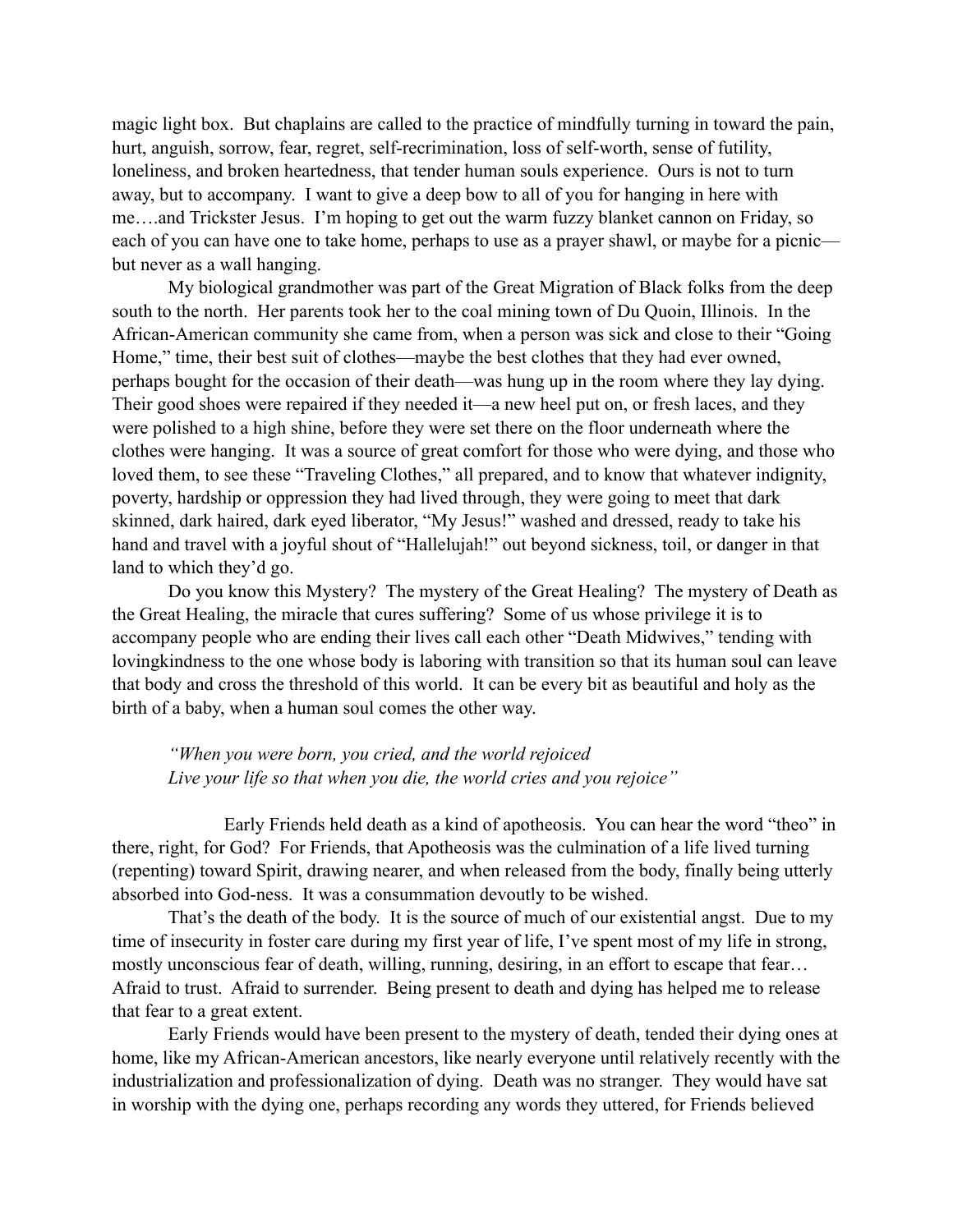that the wisdom of the dying came from a place very near Spirit. Quakers caught these words in numerous volumes called Piety Promoted: Being a Collection of the dying sayings of many of the people called Quakers with some memorials of their virtuous lives. Friends and Family would have washed and dressed the body of their loved one. They would have made or commissioned a burial shroud or coffin, and put their person into it. They would have dug the hole. Their own muscles and sinews would have lifted the deceased—surprisingly heavy, surprisingly light—and lowered them into the grave, then closed the grave up.

 Yes, Death comes a-knockin' on everybody's door, without respect for persons. Often, when a child dies, somebody will say, "This shouldn't happen." But if you go and look in an old graveyard, you will see that it has always happened. If you sit with the old African American women who live in west Berkeley, which I did on Wednesday nights one winter at the Lifelong Medical Clinic there, you will find that the death of children of any age brings a hard, hard grief with it, but it is by no means a rare occurence in many places in our world.

 Chaplains talk about "dying well," always remembering that it is NOT OUR idea of a good death that matters, but that of the one who is dying—Do your medical advance directive, by the way, so we know what that is, in case you can't tell us, especially in the time of COVID, you might even want to update the one you have. Sorry for that Public Service Announcement. Now, back to our program:

 I think it is that very freedom as death draws near that drew me to end of life care. So often, when someone accepts that their lung cancer has spread throughout their bones and the fifth-line chemotherapy their compulsive gambler oncologist has them on is only making them sicker than the cancer is, they discover a kind of Life-filled freedom. Their internal furniture of ways of seeing, enduring traumas, moral failings, estrangement from certain others, regret, notions of a wrathful God—so many things become unstuck, fluid, even ephemeral, blowing away on the breath—the Ruah—the pneuma, or spirit of this Freedom brought by imminent death. Other, healing things can enter in. Spiritual transformation can occur.

 When I was discovering the Mystery of Death, Elaine Emily, who has served as my spiritual elder for twenty years, have me a present. My elder for this Bible Half Hour work, is Scott Bell, of Cheyna Ridge Friends Meeting in Fairbanks Alaska. Elders—don't leave home without one.

 So Elaine gave me a pieta—that's like the statue of Mary holding the body of the crucified Christ. Only this one is a pieta of Santa Muerta, Saint Death, gently holding the body of a person who has died. It's from Mexico, and as you probably know, from the movie Coco, if nothing else, Mexican culture celebrates death and keeps it in the foreground. I keep the pieta on display, as a reminder, and a way of respecting Death, holding her sacredness near. I moved house recently, and when I opened the box of my desktop things, Santa Muerta was upside down. What did I find on the bottom? A smattering of seeds, as though left by a Sower who went out to sow, and the ancient symbol of Christ, the Greek letters Alpha and Omega. That's the Resurrection waiting in the wings.

 [Cowboy hat] I appreciate Tim McGraw's song "Live Like You Were Dying" about the liberation that can come with a terminal diagnosis, but in my experience, people don't want to go sky diving or bull riding. His song comes closer in the chorus when he sings,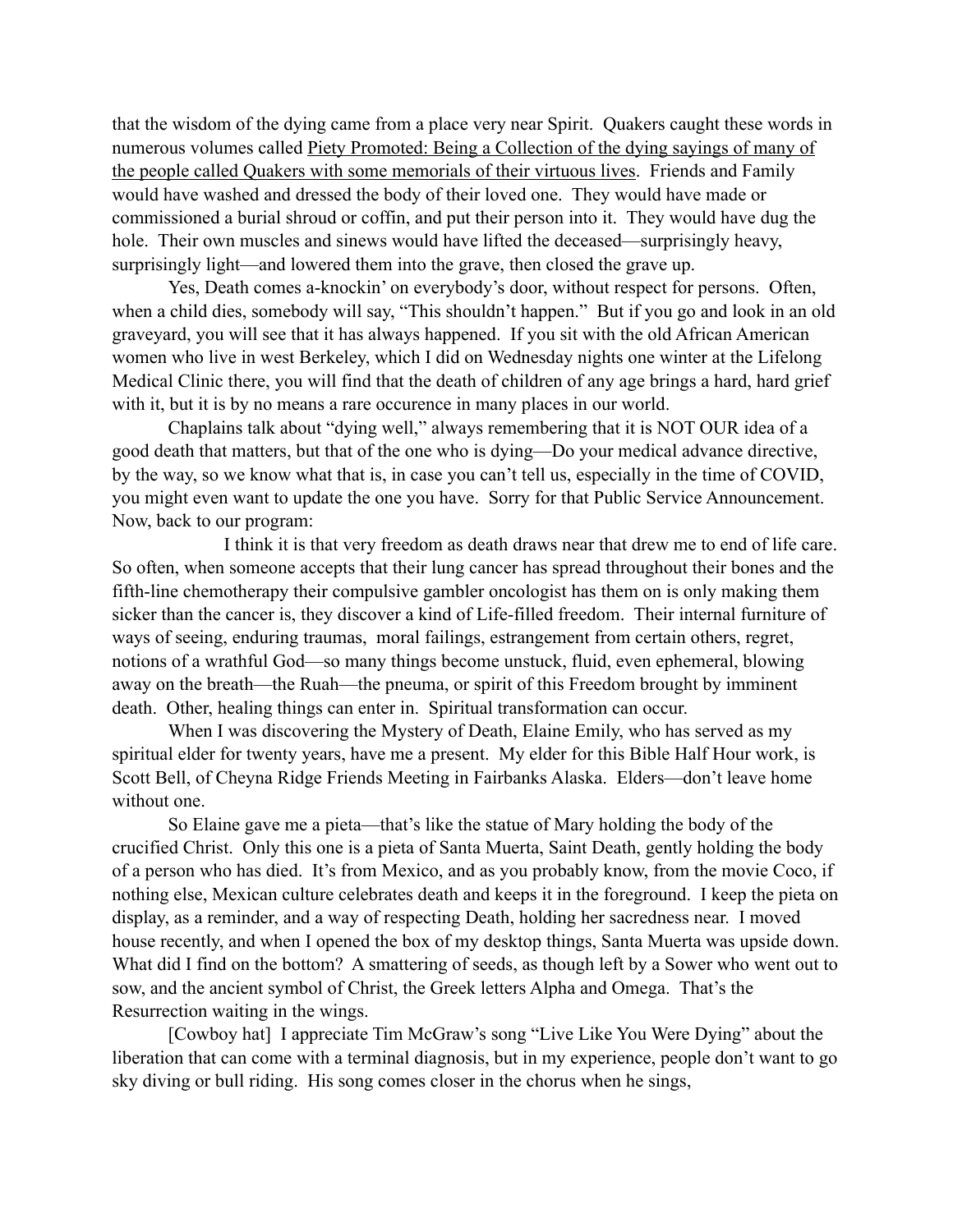And I loved deeper And I spoke sweeter And I gave forgiveness I'd been denying"

"Someday I hope you get the chance To live like you were dying"

 This corny country song gives a clue about the meaning of the Death and Resurrection of Jesus Christ, and that is the first thing I want to talk with you about this morning, as briefly as possible, so as not to fall into the common error of thinking that it is Jesus' death, and not his life that matters. It's the invitation to live courageously, without fear. Today is a good day to die.

 Ten years ago I was in a Presbyterian church to hear a trip report and see pictures from the pastor's recent sojourn to Haiti to do relief work after the big earthquake. Two things about that evening have stayed with me; One was a desire to provide spiritual care in the midst of the disasters that befall humankind. The unofficial term is "Disaster Chaplain" which you could read a few ways… This is my Red Cross hat, and my chaplain hat, so that when I am on the sight of a disaster, people know where they can find a listening ear and an open heart.

 The other thing that stayed with me from that service was when the pastor said that we needed to recite the Apostle's Creed, but that people were invited to say aloud only the parts that they TRULY believed. [We'll put it on the screen.] In those days I was always being a Quaker heretic because I'd realized that I'd grown up in a particular religious ghetto—the RSoF neighborhood, and that I was remarkably ignorant of other religious practice, which was not going to help me serve as an interfaith chaplain. So, I picked up the little leaflet from the back of the pew in front of me and read this ancient creedal declaration, saying only the parts I pretty much believed at that time:

The Apostles' Creed I believe in God, the Father Almighty, the Creator of heaven and earth, And in Jesus Christ, His only Son, our Lord, who was conceived of the Holy Spirit, born of the Virgin Mary, —you best respect yo mama suffered under Pontius Pilate, was crucified, died, and was buried. He descended into hell. The third day He arose again from the dead. He ascended into heaven and sitteth at the right hand of God the Father Almighty, from whence He shall come to judge the living and the dead. I believe in the Holy Spirit, the holy catholic church, I didn't understand Jim Corbett's Goatwalking understanding of that small 'c' then the communion of saints,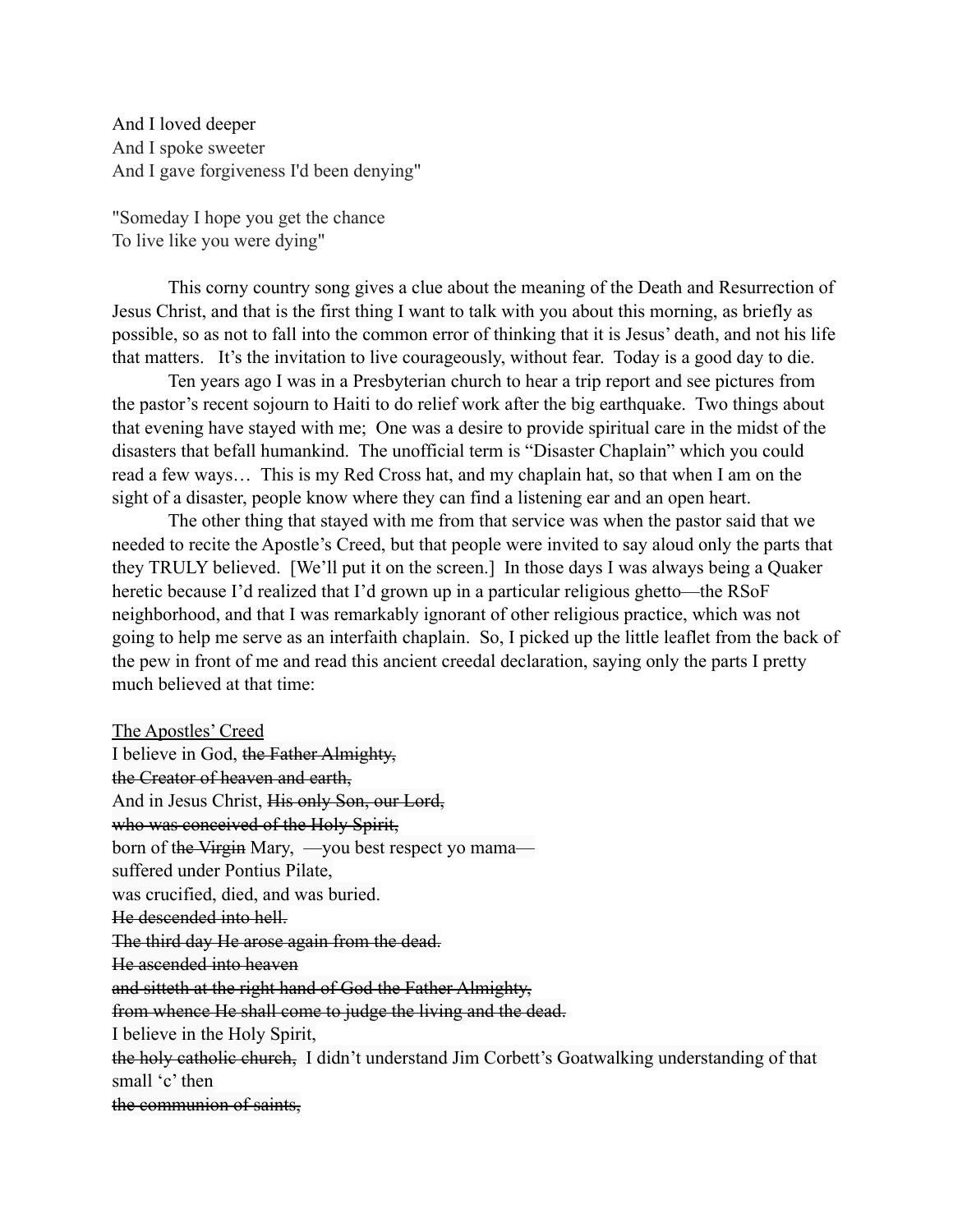### the forgiveness of sins, the resurrection of the body, and life everlasting.

 It floored me that of the whole creedal statement, all I could say I believed was God, the Holy Spirit, the forgiveness of sins, the person of Jesus and that he suffered under Pontius Pilate, was crucified, died and was buried. Besides all the stuff in the Apostle's Creed that I couldn't believe—rest my heart on—and we'll talk about the meaning of belief tomorrow—the Creed is written as a chronology of Jesus' life AND THERE IS ABSOLUTELY NOTHING BETWEEN "BORN OF THE VIRGIN MARY AND SUFFERED UNDER PONTIAS PILATE. His entire terrestrial life had been redacted. My friend and younger-than-me elder, Valerie Nuttman and I love bacon cheeseburgers—not metaphorically. I am repenting of that in my fifth decade of life, BTW. If I gave Valerie two toasted halves of a hamburger bun with only some lettuce, tomato, mustard, catsup, mayonnaise—hold the pickles, and said, "bon appetite" she would give me her "do better" look. [Shiver] Where's the creedal beef? There's 110 words in the 'Postles Creed, They could have taken out the judging and put in at least one line 'lived a simple life of radical Love, utterly dedicated to the practical and spiritual liberation of the oppressed." Is that irrelevant?

 Weirdly, this macabre crucifixion, death, and burial was the most credible part of the Creed to me. I really believed that part. That he died. For us?

 Jesus knew about crucifixion. Around the time of his birth, the historical accounts of the historian Josephus report that there was a Jewish revolt in response to the death of Herod, and when it was put down in the area around Galilee, two thousand Jews were crucified. There may be some rounding up in that number, but it would have been a story Jesus and all Jews knew. Crucifixion was a common Roman method of executing Jews, foreigners, soldiers, and various others, including women. It was their 'lectric chair, their lethal injection, their hanged by the neck until you are dead. It was a shaming, demeaning, dishonoring and excruciating way to die. It was the worst death available in first century Palestine. You will be happy to know that when Trickster Jesus converted Emperor Constantine to Christianity, the Emperor banned crucifixion throughout the Roman Empire.

 [You, like me, may find the crucifix, where there's an emaciated, usually white Jesus nailed to the cross, macabre and hard to look at. It might interest you to know that the scholars Rita Nakashima Brock and Rebecca Parker, in thier book Saving Paradise: How Christianity Traded Love of this World for Crucifixion and Empire, assert that while the symbol of the cross goes back to early days in the Christian movement, it was LESS common than the dove, the lamb, a fish, a ship, a lyre, the paired Greek symbols for alpha and Omega, the pelican—long story—, or a sheaf of wheat. The cross was usually in the background of frescoes, tying the heavens to earth, with the three rivers of paradise flowing down it, and a vibrant, androgynous person carrying a cute lamb striding in front of it—Jesus. The crucifix—the cross with Jesus on it, is only about 1,000 years old, first appearing in northern Europe where pagans (pagan means country folk, you know—Hicksites)—where pagans were converted to Christianity after a brutal war, at the point of the sword.  $\overline{\phantom{a}}$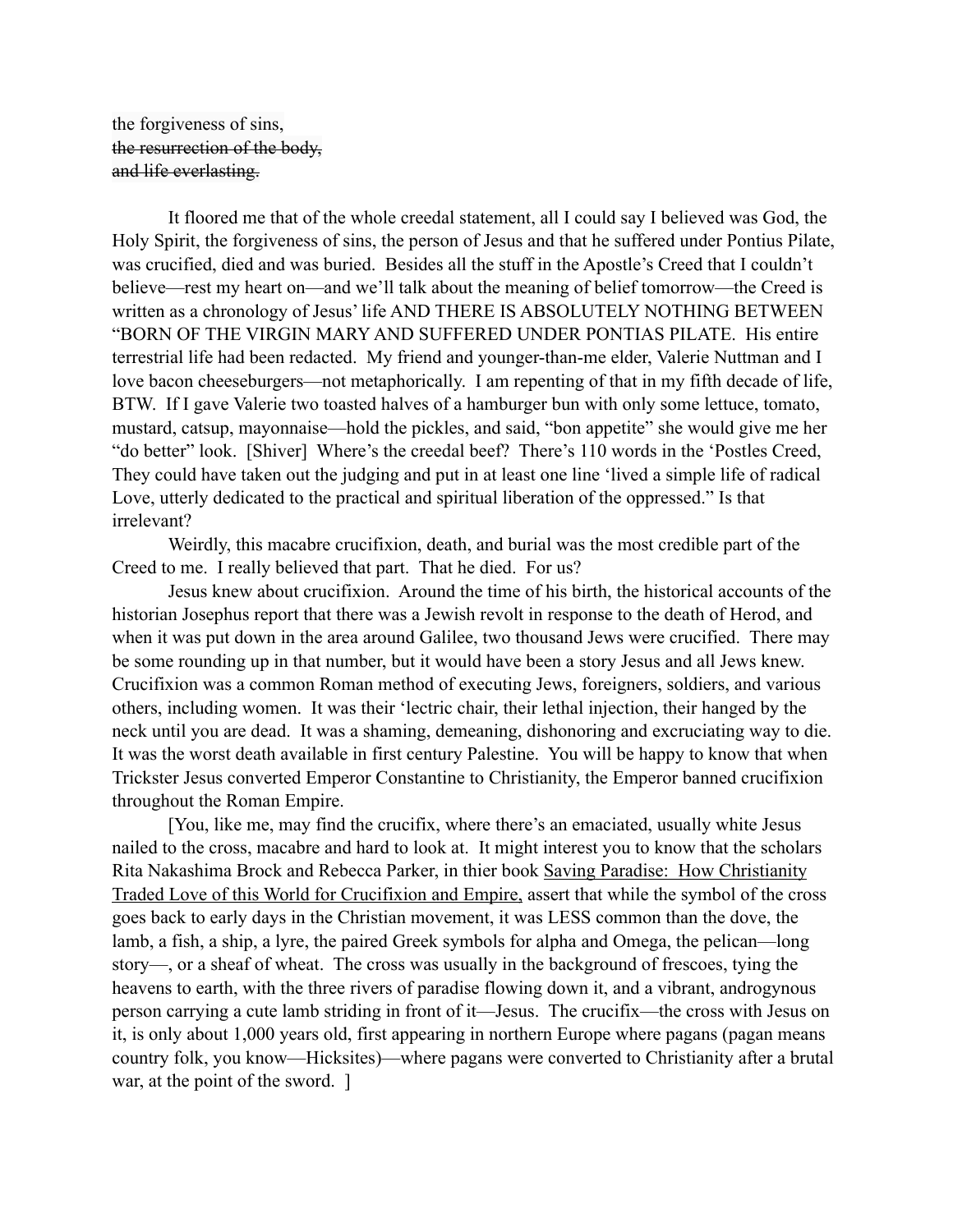The crucifixion matters to many people for many reasons, some who don't consider themselves Christians. Here's why the crucifixion matters to my soul: He knew, all along, what might happen to him. He knew all along. He started his ministry because his cousin and rabbi, John the Baptizer, had been arrested and murdered, though beheaded rather than crucified, which was quicker, at least, and is what sometimes happens to tall poppies when they draw attention. I wonder if Jesus was totally resigned to his death in the beginning, when he often hid, and told people not to say who he was, and disappeared, traveling to and fro as Tricksters do. Perhaps he didn't marry (if he didn't) because he didn't want to leave a widow with kids behind. But by the end, he was so absorbed in the Love of Godness, that it mattered more to him to testify, to be a witness—the Greek word is martyr—to Love as the ultimate reality, than to recant—to deny God —just to prevent the torture and death of his human body. It's just impossible to imagine that anyone would do that, isn't it? Or is it?

[MLK Mountaintop video. https://www.youtube.com/watch?v=e49VEpWg61M]

 Martin Luther King knew. Malcolm X knew. Oscar Romero knew. Mary Dyer knew. Mohandas K. Gandhi knew. The Buddhist monks who self-immolated during the Vietnam War knew. So many saints of all religions. A few give their life by losing it, but others give their life by living it in service to Love. I suspect that many of us long to live our truth so utterly that we will hold Love as the first motion no matter what, and that some of us are doing that. It's not up to us if we die in service, but we mustn't be afraid to risk being faithful, to live up to the Light that we have, to die in the Spirit. Dorothy Day was such a one. Mother Theresa. Nelson Mandela. Alice Paul. Sojourner Truth. The King's Bay Plowshares 7, many healthcare workers in high COVID-19 infection rate hospitals, or first responders. A lifelong Quaker activist told me once that they consider it a distinct possibility that they might die bleeding in the street at the scene of some civil disobedience. They are surrendered to that. For them, it's not the worst thing that could happen.

 Christ died on the cross to save me, to rescue me from my missing the mark, and walking off the path, and falling short—my *chata, my resistance,* my sin. He demonstrated indelibly the surrender that is possible through the power of Love. The horrific crucifixion of Christ saves us, because it shows us an extreme, vivid example of what we can endure when we are utterly besotted with God. His witness rebukes my puny ego, its fears, its love of self, its delusions of permanence and control.

OK, that's it for the crucifixion. Everyone take a deep breath, let it out slowly.

 So this is a time of dying, of waning, of the Second Law of Thermodynamics, which states that everything moves from more ordered to less ordered states unless there is an infusion of energy—Life. I was going to give you a list of things that are fading, maybe alphabetical— America as a superpower, Bees, Coral reefs, etc. But you know all of that.

 So, we are a thanaphobic (death denying) and grief-phobic culture, at least the so-called dominant culture is. If you feel sad you should take a pill, take a drink, buy some shoes, binge watch The Office. I realized one day that it is SHAMEFUL to be sad, to grieve in this culture.

 Well, chaplains also know the sacred healing power of mourning well and thoroughly. Good grief! The Biblical literary form is lamentation. Jesus is both an answer to the lamentation in Jeremiah 23, and—Jesus laments! "He began to be grieved and agitated," we read in Matthew 26:37. In the next verse set at the Gethsemene Gardens, "he said to the disciples, "I am deeply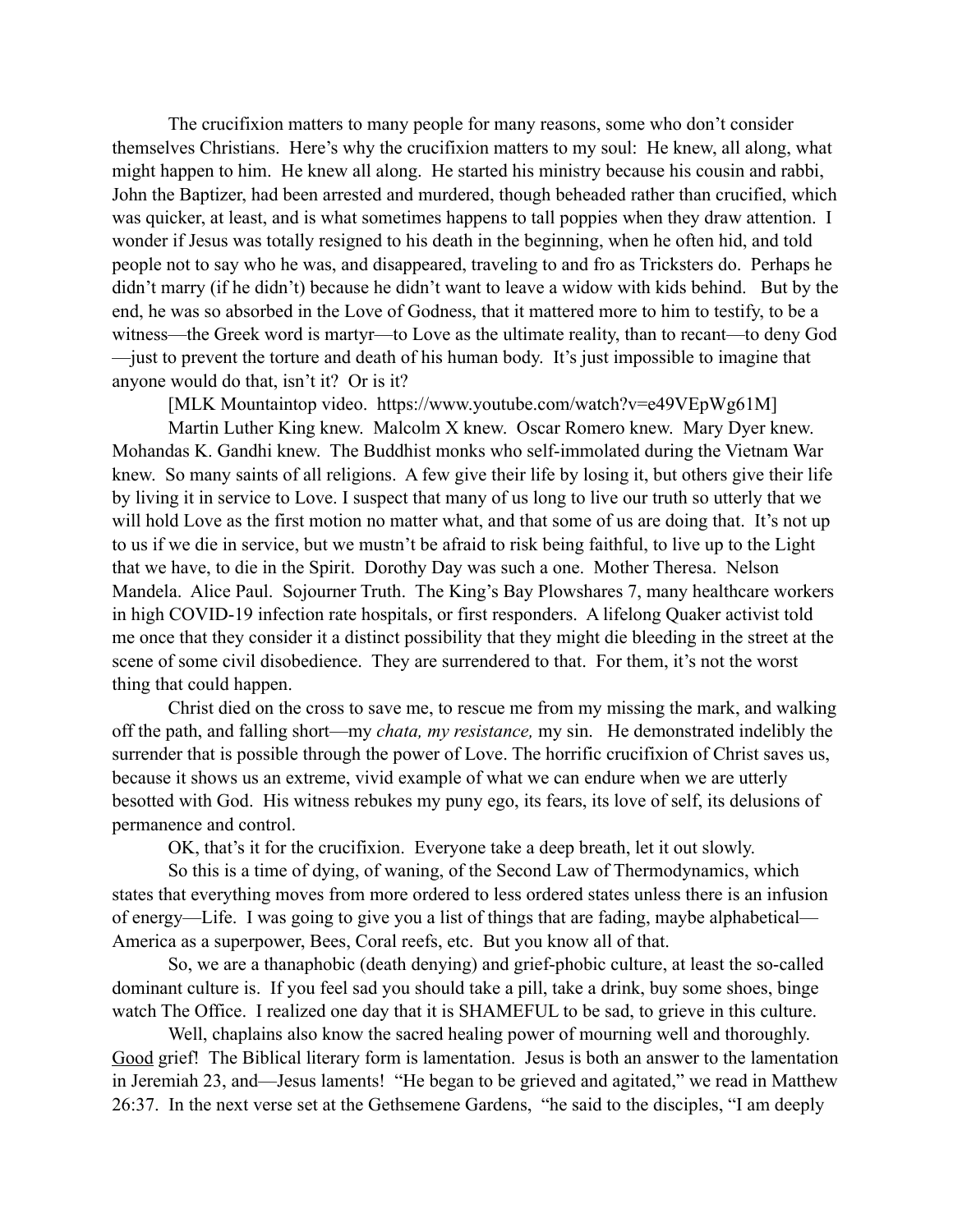grieved, even to death…" He tells the disciples to stay there and remain awake—"and going a little farther, he threw himself on the ground and prayed, My Father, if it is possible let this cup pass from me; yet not what I want but what you want." Have you ever been so struck by sorrow that you had to sit down on the ground? I have. In Mathew 27:46, when Jesus is on the cross, he cries, "Eli, Eli, lema sabachthani?" My God, my God, why have you forsaken me?

 When I first studied that text, it broke my heart to think that Jesus died having lost his faith, his supernatural love, and felt abandoned by God. But that's not it. Jesus is using a single line to invoke a whole Psalm. Psalm 22. I'm going to read the first eleven verses from the NRSV, and we will post all of it in the chat. It is a song of bitter lament, but it is addressed to God, and so it turns us toward, rather than away from the divine, as sorrow can sometimes do:

My God, my God, why have you forsaken me?

Why are you so far from helping me, from the words of my groaning?

```
2 
O my God, I cry by day, but you do not answer; 
   and by night, but find no rest. 
3 
Yet you are holy, 
   enthroned on the praises of Israel. 
4 
In you our ancestors trusted; 
   they trusted, and you delivered them. 
5 
To you they cried, and were saved; 
   in you they trusted, and were not put to shame. 
6 
But I am a worm, and not human; 
   scorned by others, and despised by the people. 
7 
All who see me mock at me; 
   they make mouths at me, they shake their heads; 
8 
"Commit your cause to the Lord; let him deliver— 
   let him rescue the one in whom he delights!" 
9 
Yet it was you who took me from the womb; 
   you kept me safe on my mother's breast. 
10 
On you I was cast from my birth, 
   and since my mother bore me you have been my God. 
11 
Do not be far from me,
```
for trouble is near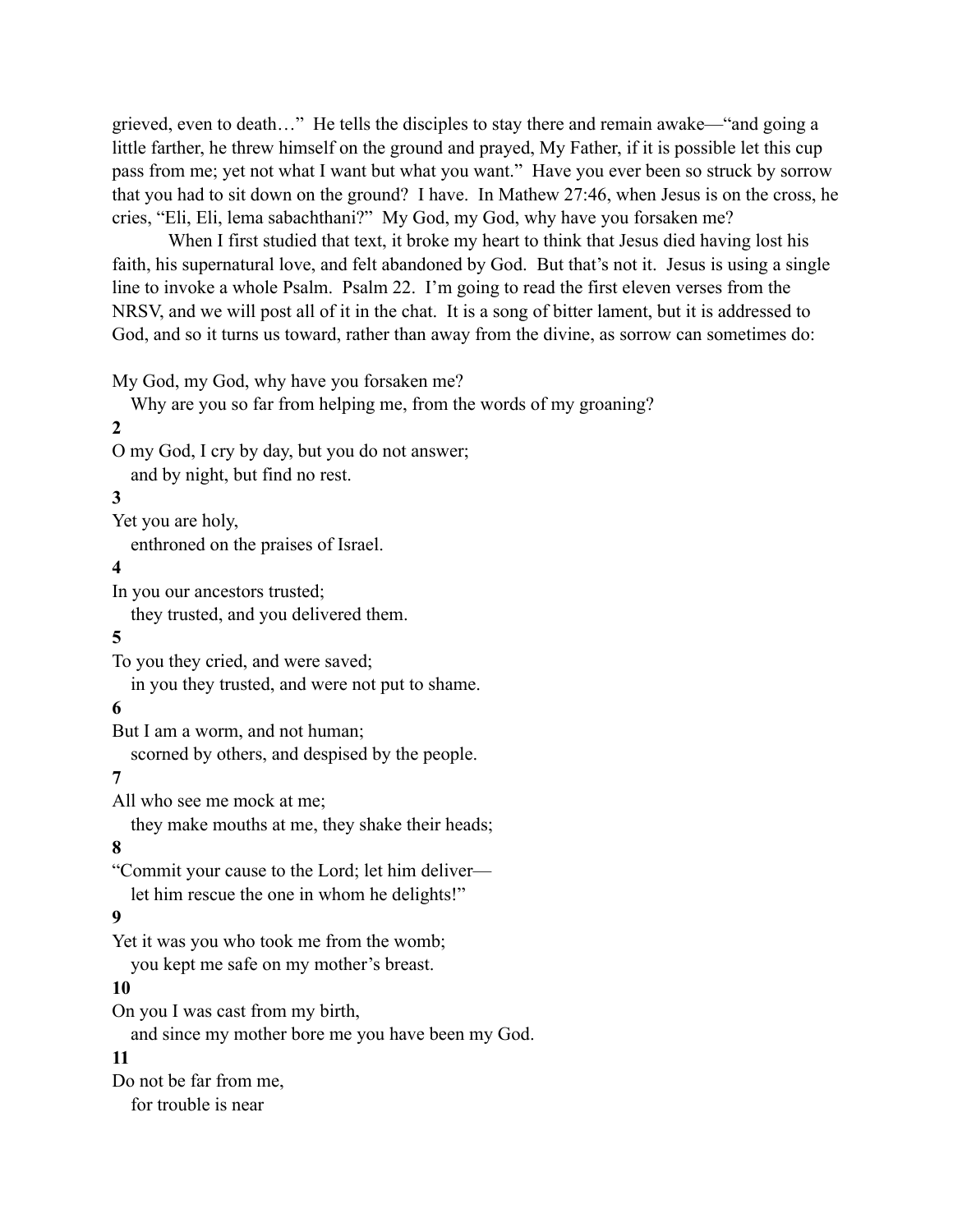and there is no one to help.

It is a beautiful piece, and prophesies Jesus' position. In 14 it reads,

—————————————————————————-

 I am poured out like water, and all my bones are out of joint; my heart is like wax; it is melted within my breast;

 Can you feel that? Does it speak to thy condition? We have so much to grieve in these times, from the personal to the global. I encourage you to put your own pen to paper, and write a psalm of lament for the sorrow that is in your heart in these days. Carry it with you, share it with a loved one, or burn it and let it rise as smoke, set it in that special space in your home where things are hallowed. If you feel moved, share it with the Bible Half Hour by emailing it to [ecommunications@fgcquaker.org,](mailto:ecommunications@fgcquaker.org) in the chat.

 Friends, grief is the other side of the coin of love, inevitable, a human universal, it breaks us open so that the Light can pour in. We must grieve well, Friends. We must undertake grieving as sacred work that we engage mindfully, and when it sneaks up on us in a wave, that we allow it to crash over us, knowing that we are bouyant, that we have one another and that the world needs us whole.

#### **12**

Many bulls encircle me,

strong bulls of Bashan surround me;

#### **13**

they open wide their mouths at me, like a ravening and roaring lion.

### **14**

I am poured out like water,

and all my bones are out of joint;

my heart is like wax;

it is melted within my breast;

### **15**

my mouth[a] is dried up like a potsherd,

and my tongue sticks to my jaws;

you lay me in the dust of death.

### **16**

For dogs are all around me;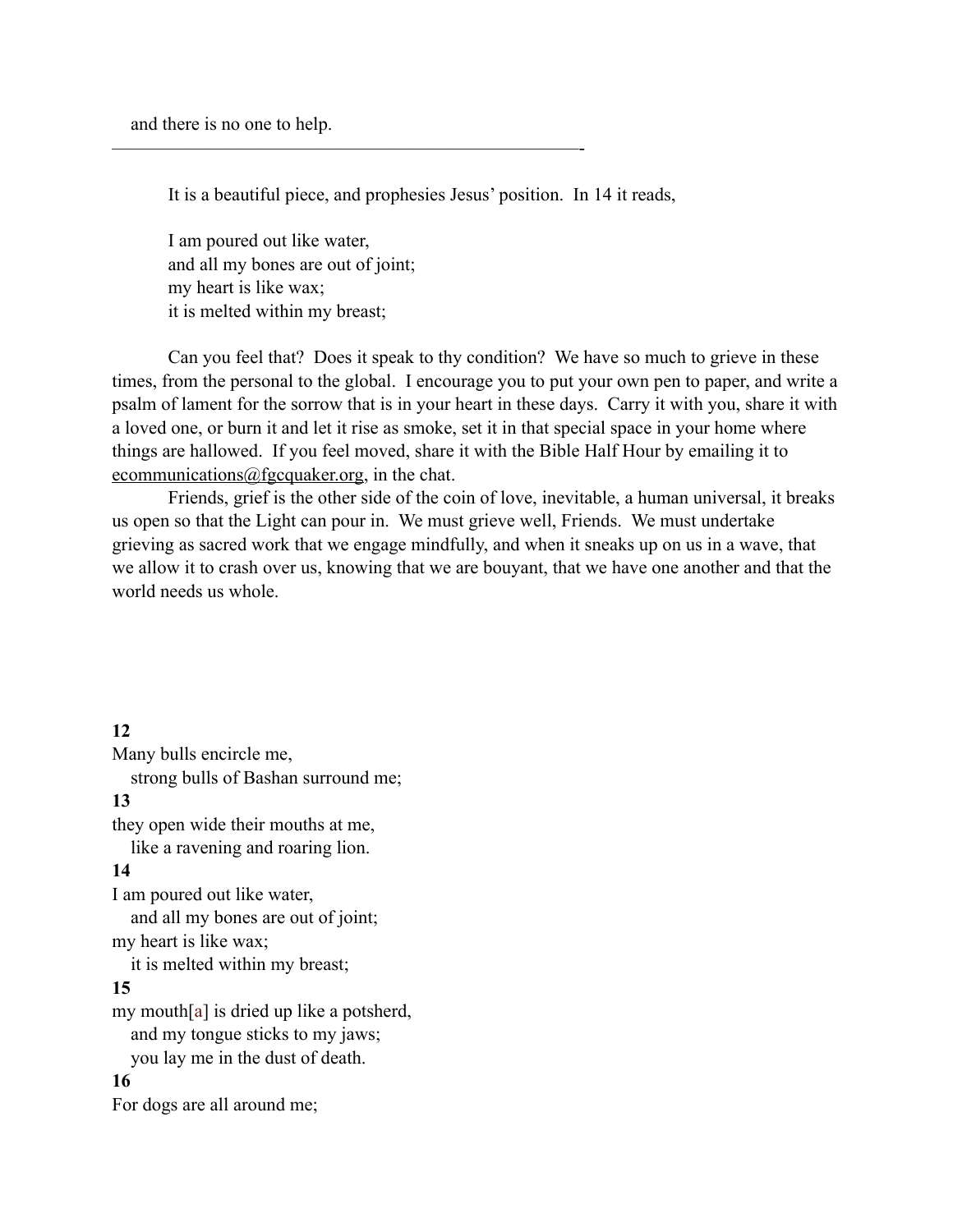a company of evildoers encircles me.

My hands and feet have shriveled;[b]

### **17**

I can count all my bones.

They stare and gloat over me;

## **18**

they divide my clothes among themselves, and for my clothing they cast lots.

# **19**

But you, O Lord, do not be far away!

O my help, come quickly to my aid!

# **20**

Deliver my soul from the sword,

my life[c] from the power of the dog!

## **21**

Save me from the mouth of the lion!

From the horns of the wild oxen you have rescued[d] me.

# **22**

I will tell of your name to my brothers and sisters;[e]

in the midst of the congregation I will praise you:

## **23**

You who fear the Lord, praise him!

All you offspring of Jacob, glorify him;

stand in awe of him, all you offspring of Israel!

# **24**

For he did not despise or abhor

the affliction of the afflicted;

he did not hide his face from me,[f]

but heard when I[g] cried to him.

## **25**

From you comes my praise in the great congregation;

my vows I will pay before those who fear him.

# **26**

The poor[h] shall eat and be satisfied;

those who seek him shall praise the Lord.

May your hearts live forever!

### **27**

All the ends of the earth shall remember

and turn to the Lord;

and all the families of the nations

shall worship before him.[i]

### **28**

For dominion belongs to the Lord,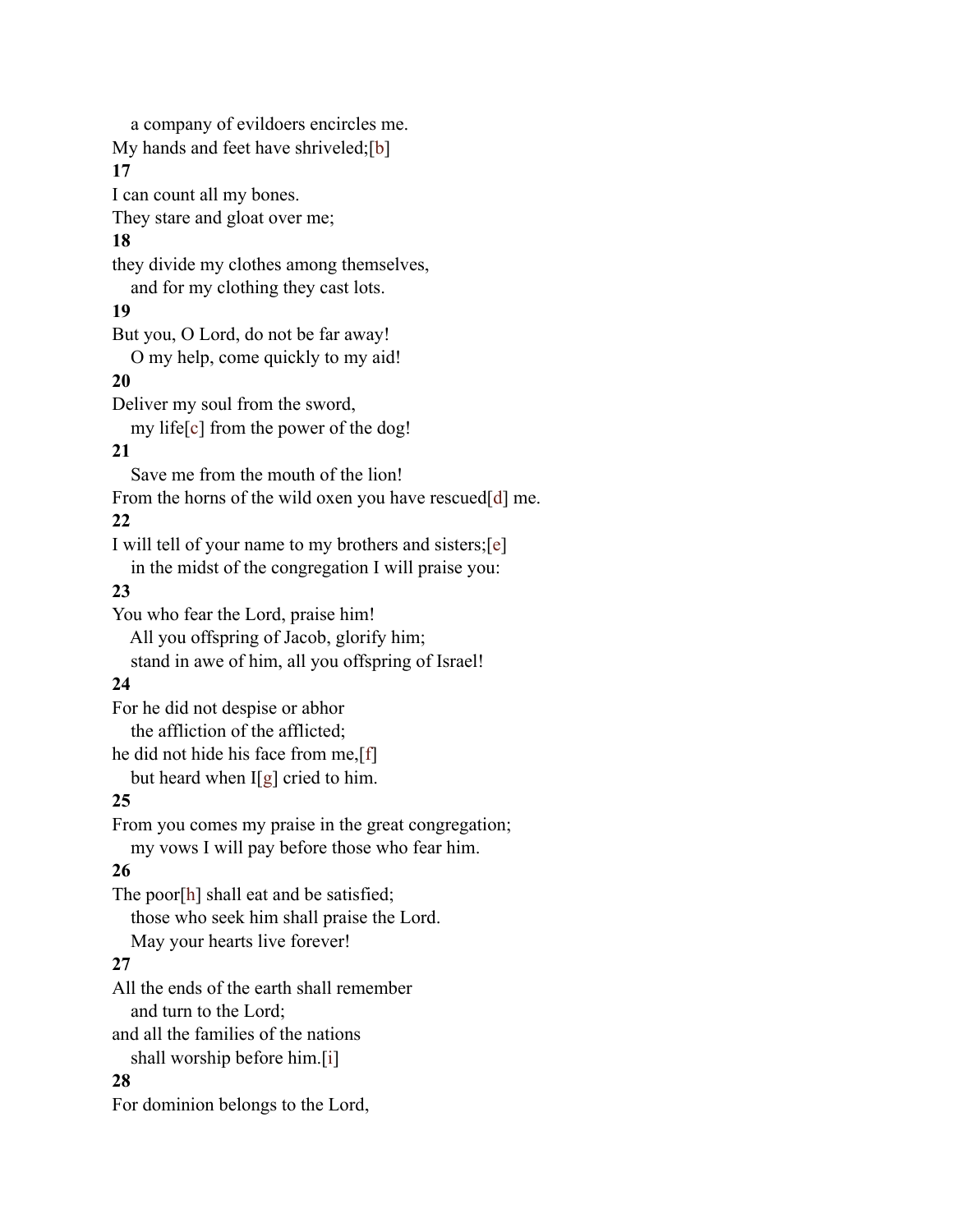and he rules over the nations.

### **29**

To him,[j] indeed, shall all who sleep in[k] the earth bow down; before him shall bow all who go down to the dust, and I shall live for him.[l]

### **30**

Posterity will serve him;

future generations will be told about the Lord,

### **31**

and[m] proclaim his deliverance to a people yet unborn, saying that he has done it.

# **Day Four Resurrection**

### **"By The Mark"**

When I cross over I will shout and sing I will know my Savior By the mark where the nails have been

By the mark where the nails have been By the sign upon His precious skin I will know my Savior when I come to Him By the mark where the nails have been

I will know my Savior when I come to Him By the mark where the nails have been

Continuing in worship, I invite you to put one hand on your heart, and one on your belly. Your belly is the source of your power, and your heart is the source of your love. Breathing in, say inwardly, "May my love be powerful." Breathing out, "May my power be loving." "May my love be powerful….may my power be loving….May my love be powerful….may my power be loving….

When you are an interfaith healthcare chaplain, occasionally people try to test you. Of course, the problem is that the people who try to test your orthodoxy are people who believe there is a right way to do spirituality, or more accurately, religion, and this means that YOU ARE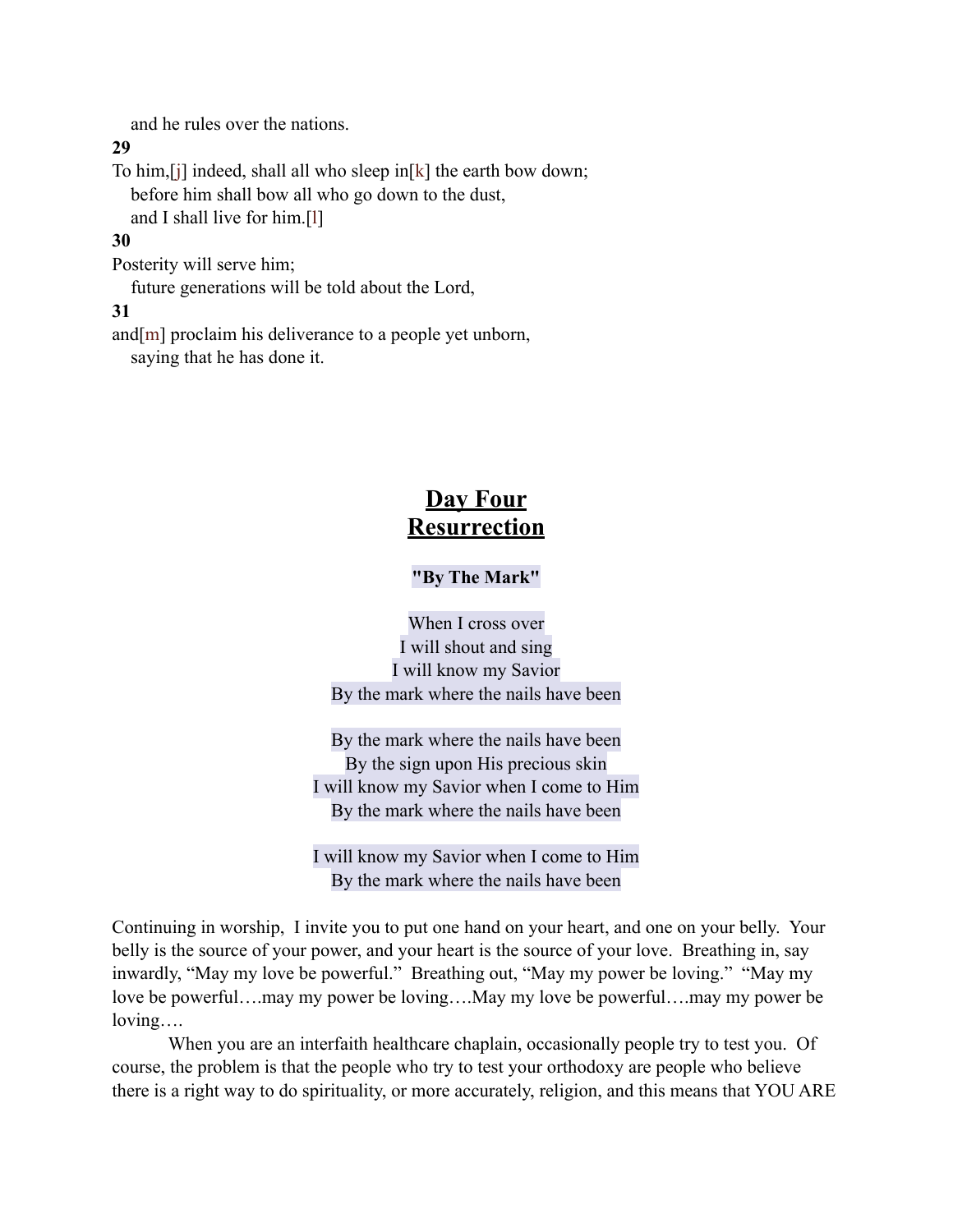ALWAYS GOING TO FLUNK THE TEST. It is a given that an interfaith chaplain does not believe there is only one approach to spirituality, or they would be off knocking on doors with someone they shared a wardrobe consultant with, trying to convince people that their one way was the right way. I have developed some truths that don't get me booted out of the room immediately:

- Q: Are you a Christian?
- A: "I love Jesus!"
- Q: Do you believe in the Bible?
- A: "I have it near me at all times."
- Q: Do you believe in the Resurrection?
- A: "Christ lives!"

Well, do YOU believe in resurrection?

 I apologize, but I may have to be a bit fundamentalist on this point. If you don't believe in resurrection, you are just not paying attention. Resurrection is everywhere all the time!

 I'm going to tell you a story about traveling between the realms of the living and the dead, and then we'll do a little bit of harder work, and close with some really cool resurrection examples, o.k.? Do you know the old Quaker expression, "and God is willing"? It reminds us that we are not in control of everything. It's our Quaker "Inshallah."

 Some years ago, when I was staying in a little town called North San Juan, on the Yuba River in northern California, I was collaborating on a performance art piece with the creator of the Carnival of Resistance, Tevyn East. Website in chat. Awesome disruptive liberation faithbased performance. Check it out. Tevyn was traveling west in her new Honda Fit with her brother, Daniel at the wheel. Somewhere in the Nevada Desert in the middle of the night, after a gas stop in Winnemucca, Daniel saw, out of the corner of his eye, a sudden blur pass just in front of the car, and felt a solid impact at highway speed? Daniel hit the brakes and pulled onto the shoulder. He walked around the car, but could see no damage to the front of it. Then he jogged back to where he thought he'd hit something, but could see no sign—of anything. So, they got back into the car and headed out again. Car ran fine, steered fine, everything. They got in to North San Juan at o dark thirty and slept late the next morning. As I was making some breakfast, I heard a startled cry from the front of the place. We all rushed out, and could not believe our eyes.

#### Video: <https://www.youtube.com/watch?v=p-R9zZCznWs>

 That's when Coyote first really entered my consciousness. Years before, when I lived and worked at the John Woolman school on the other side of the Yuba River, I had heard coyotes howl in the night, but one night they held a singing circle in the pasture below Tree Frog House, where I lived. I stood on the porch in my pajamas, shivering, listening to the ancient sound for long minutes, as it stirred the wildness in me. When the singing stopped and seemed to be over, I sent my own howl toward the skies ——howl—-. I had just turned around to go back to my warm bed when I heard an answering call. —softer howl—-pause.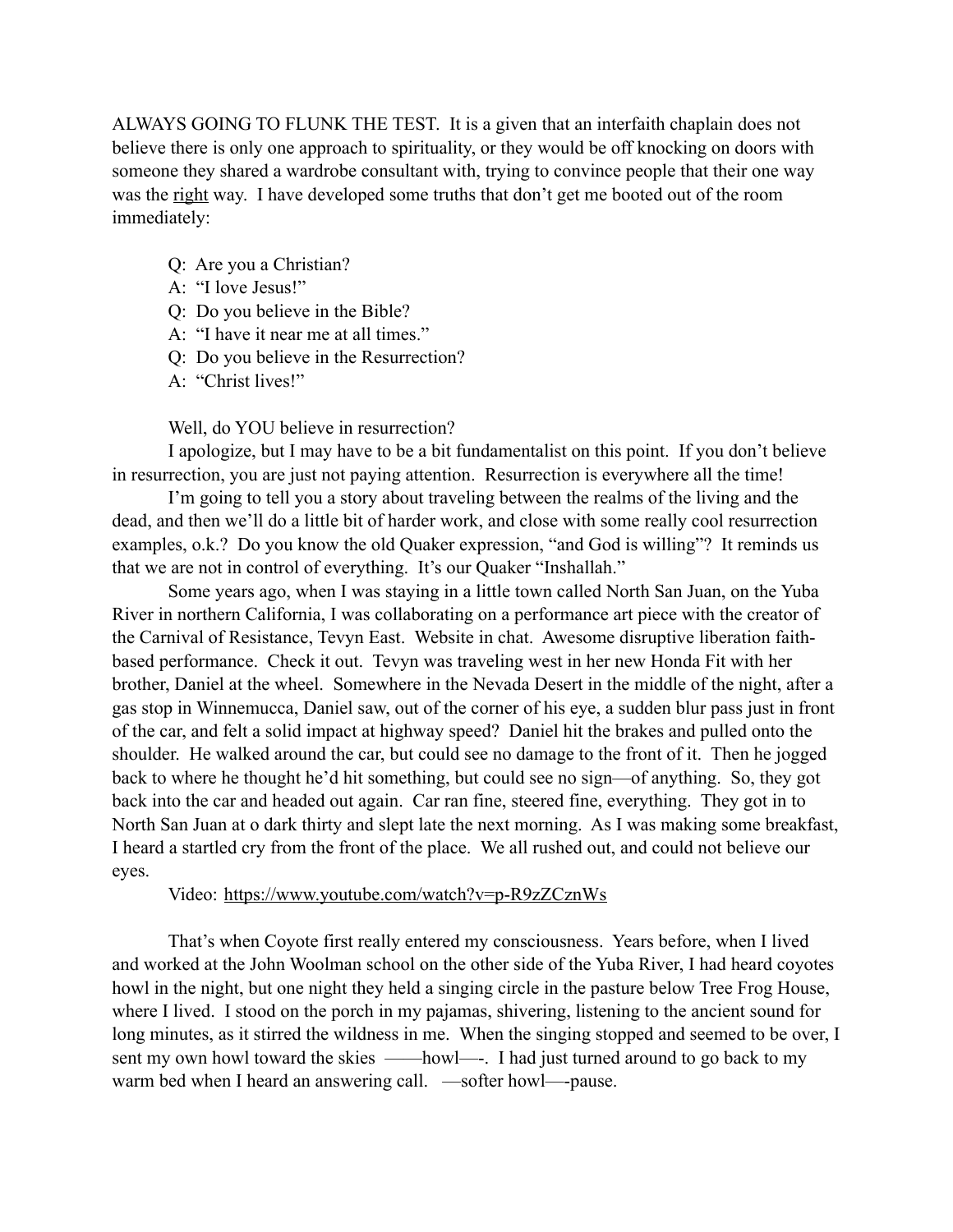So, we know that Coyote can cheat death, in the story of fishing with kingfisher, Coyote is killed by his own hubris, and Kingfisher steps over Coyote four times, bringing him back to life. That's right. Coyote is resurrected, like Jesus, like Lazarus.

 When Jesus raised his beloved friend, Lazarus, from the grave in John11, he tells the people to roll away the stone from the tomb. 'When he had said this, he cried with a loud voice, "Lazarus, come out!" **44** The dead man came out, his hands and feet bound with strips of cloth, and his face wrapped in a cloth. Jesus said to them, "Unbind him, and let him go."' Lazarus has lain in the tomb for four days, dead. It's a warm climate. His sister tells Jesus not to roll away the stone because there will be a stench. But by the power of God responding to Jesus' request, Lazarus is raised from the dead, and he comes out of the tomb and the linen strips wrapped around his body and the shroud for his head are still on him, and need to be stripped away.

 When Mary the Magdalene discovers Jesus' own tomb empty in John 20, she runs to tell the disciples, "They have taken the Lord out of the tomb, and we do not know where they have laid him." **3** Then Peter and the other disciple set out and went toward the tomb. **4** The two were running together, but the other disciple outran Peter and reached the tomb first. **5** He bent down to look in and saw the linen wrappings lying there, but he did not go in. **6** Then Simon Peter came, following him, and went into the tomb. He saw the linen wrappings lying there, **7** and the cloth that had been on Jesus' head, not lying with the linen wrappings but rolled up in a place by itself."

 Jesus' grave clothes are already off when his followers arrive at the tomb, and laid neatly. For both Jesus and Lazarus, the return to life means the stripping off of the old, bloody, stinking, stained burial wrapping and shroud. What clings to us as we are renewed? What do we need to remove for our spiritual freedom?

 I received some emails yesterday. Folks are using the [ecommunications@fgcquaker.org](mailto:ecommunications@fgcquaker.org) email. There are some folks in this room doing some hard work in these times. Hard work. It is hard work to give birth to yourself, even if Spirit is the motive source of power. Resurrection being born again—yes I did just say that—can be very sweet and soft, but it can be excruciating. This Friend said it better than I can. Listen to their testimony:

Carl, I don't know where you are going with resurrection tomorrow, but I know that I have my life back in a way that I can't even explain because I was willing to follow God and do the things that most scared me. And I was able to do that because I was accompanied along the way. [I'm going to anonymize the message, like I would protecting privacy in healthcare, so I'm not going to say what this Friend went through, but it was not hard like going on a consumer fast and not buying clothes for a year; it was a walking through fire; it wasn't quick; it was healing old trauma by turning into the heart of it. The Friend goes on: I felt the hooks released from my body and the weight lifted off of me, and now I am free. [It sounds like the stone was rolled away, doesn't it?} I know that was possible because I was willing to love when I didn't want to love. Because the Grace of God was there for me and for all of us at that critical moment. I know that what God has planned is bigger and better than I could ever imagine. And I know that I am simultaneously knocked to the floor and shouting from the mountaintop because of the gifts I have been given.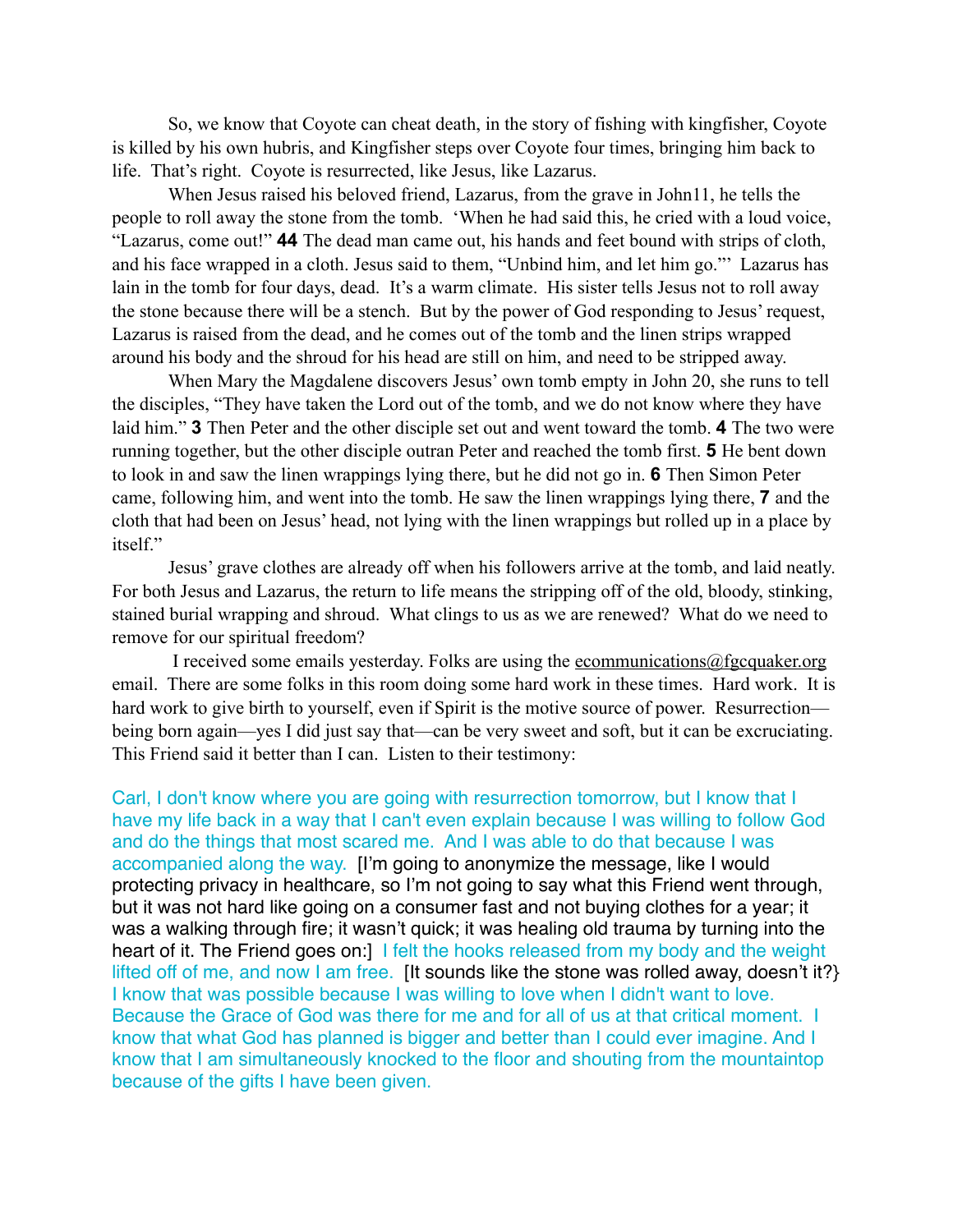Normal, everyday people are transformed by the power of God and are then able to transform the world.

#### Going half way doesn't do it. It requires a full surrender.

 Oh, amen and halleluja. Amen. Amazing grace. It knocks you to the floor and lifts you up to shout from the mountaintop! It's not a fuzzy blanket, it's a scratchy, musty old wool blanket that is strong and sheds water, and blocks the wind and is warm when its wet. Resurrection is a triumph, but that does not mean it is all fun. We Friends have mostly lost touch with our legacy of discipline, method, the conversion of manners, rigorousness, and daily practice to bring about our spiritual deepening, but early Friends had them, and we need to dig them out, as Rex Ambler has done with his work, Experiment with Light, or we need to discover such disciplines elsewhere and engage them. Many of us have combined our Quakerism with Buddhism, for instance, as Friend Steve Smith tells about in his book, A Quaker in the Zendo. I realized a while ago that a lot of the Friends that I know as spiritually mature are Twelve-Step folks. Their dying in the flesh and being renewed, as they will tell you, "one day at a time," is hard, hard work, and their renewal involved some serious confession, repentance and repair and amends and becoming whole by "working the steps" on an ongoing basis.

 Lloyd Lee Wilson has told me on occasion that if your view of what is possible involves a list of things that God cannot do, you need to start over, because you have made a mistake somewhere. "All things are possible in Spirit." Nonetheless, and at the risk of ruffling some feathers, I am going to say that while anything is possible, a spiritual life composed of going to meeting of a Sunday and serving on Finance Committee is unlikely to result in our catching fire and then rising, Phoenix-like, renewed. If the words of Psalm 42, V 1-3 vibrate within your heart with an inexpressible longing, it may be time to dig deeper, Friend. Please hear whatever word works for you where I read "God."

 As a deer longs for flowing streams, so my soul longs for you, O God. My soul thirsts for God, for the living God. When shall I come and behold the face of God? My tears have been my food day and night, while people say to me continually, "Where is your God?"

 That's surrender, to want to see the face of God, for no one can see the face of God and live—that is, live in the old life, in the old grave clothes that don't fit and aren't needed anymore. Thomas Kelly, in his handbook for Quakers and other mystics, A Testament of Devotion, puts it this way: 'But to some at least He gives an amazing stayedness in Him, a well nigh unbroken life of humble quiet adoration…Here is not ecstasy but serenity, unshakeableness, firmness of life-orientation. We are become what Fox calls "established men."' We would say, "established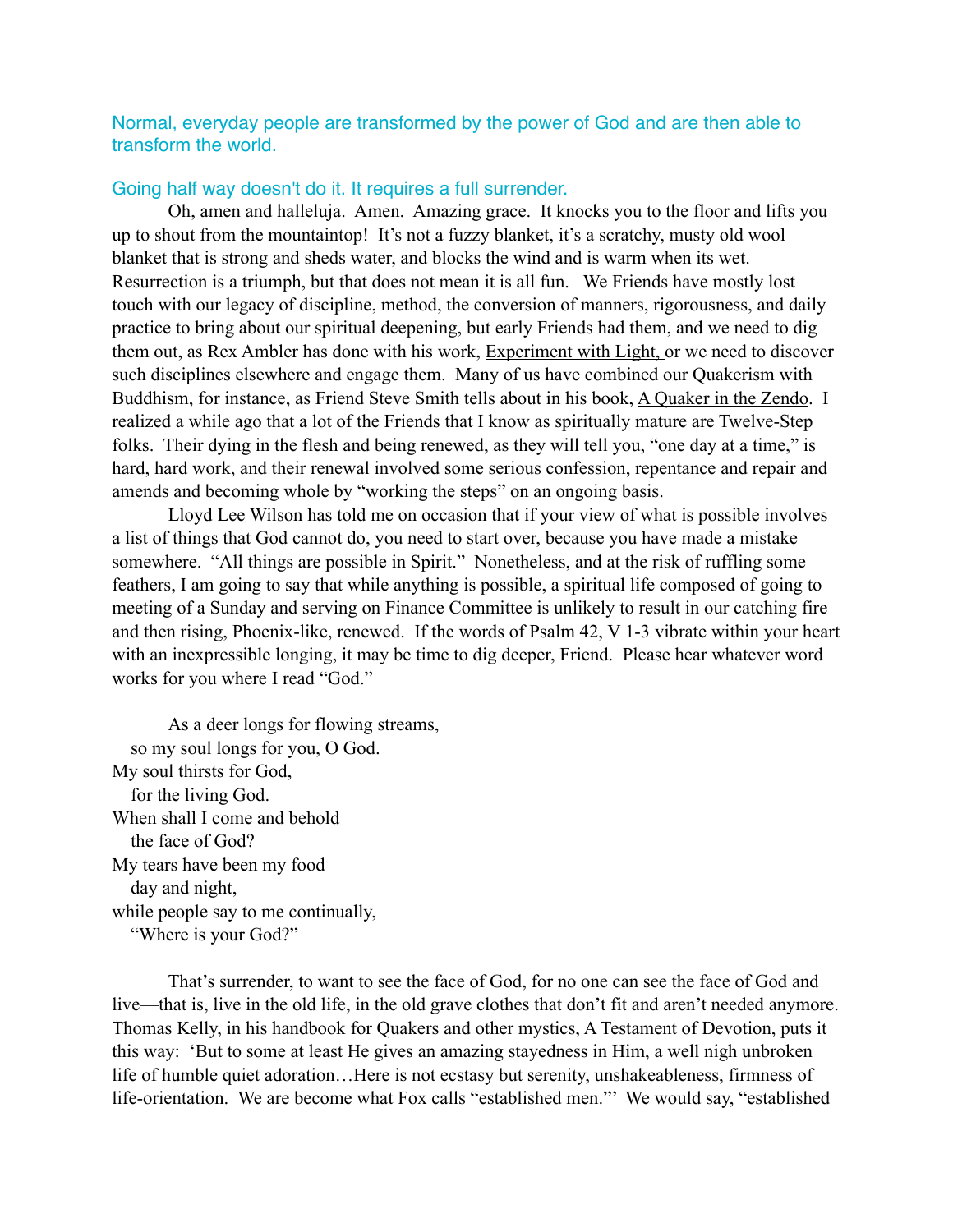Friends." I hate to say it, but we throw "weighty Friend" around too casually for it to have this profound meaning anymore.

 If your Quaker Meeting is a people of faith determined NOT to be on fire, if it is a fellowship of asbestos Friends, look deeper, or look elsewhere. Kelly talks of the *ekklesiola in ekklesia—*the little church within the church. Find your peeps. Know one another in that which is eternal, lift one another up with a loving hand. But, apocalypsis from Ben Pink Dandelion, "Quakerism is a means to an end, not an end in itself." WHAAAAAT?? That's right. The point is nearer, my God to thee. If the vehicle isn't carrying you, and you really want to go, fix that vehicle or find one that rolls, preferably with some happy, dedicated souls inside.

 So, we are invited to resurrection. We can repent—turn ourselves to God, and find new life, but like Lazarus, the grave clothes are still hanging on us. They are not right for the living.

 Long ago Friends stripped off the grave clothes of set prayer, professional clergy, ornate steeple houses, an absentee clockmaker God who set the world in motion and then left it. These grave clothes were for something that was dead, but those Friends had come alive, and so the rags were left in a heap at graveside.

 What grave clothes do you need to strip off, personally, to enter more fully into the life of the Spirit?

 What grave clothes does your meeting or the Society of Friends more broadly need to leave behind?

 OK, we have Belief and Resurrection in the time we have left. Who thinks the FGC Bible Half Hour should be an Hour? Is someone counting those hands? Put it in your evaluation form.

 Some of you will know that I am an EarthQuaker. I draw spiritual sustenance from the whole tradition of Friends, including our regard for the Bible, but I also draw inspiration, meaning, moral teaching and a sense of being a part of the Oneness by reading the Scripture that God wrote with Her own hand—the living Earth, the sun, moon, and stars, the cosmos. John Woolman was the first EarthQuaker. St. Francis read this scripture too, and indigenous peoples everywhere live amongst its pages. Go, you, and do likewise! These examples are EarthQuaker examples.

 In the beginning—I mean the beginning of the Universe, almost 14 billion years ago, there was matter, hotter than the hottest hotness, and a million times denser than gold. Then all of that energy rapidly expands. Stephen Hawking postulated that if the so-called Big Bang had been any bigger, it would have just gone whoosh into nothingness. If had been any smaller, the Universe would have expanded to the size of a beach ball, and then collapsed back into itself. It's all hydrogen at first, but coalescing, and then the galaxies come to be at the only time they could be made—not before or since. Then the stars, gas giants, are spread throughout, and in their nuclear hearts new elements are formed, and then those stars go supernova—they die, spewing those early elements out to make more stars which die, giving more complex elements. Putting one hand on your heart, and one hand on your belly again, consider: the elements of your human body were forged in the dying hearts of stars billions of years ago. You are made of stardust. You are a star resurrected.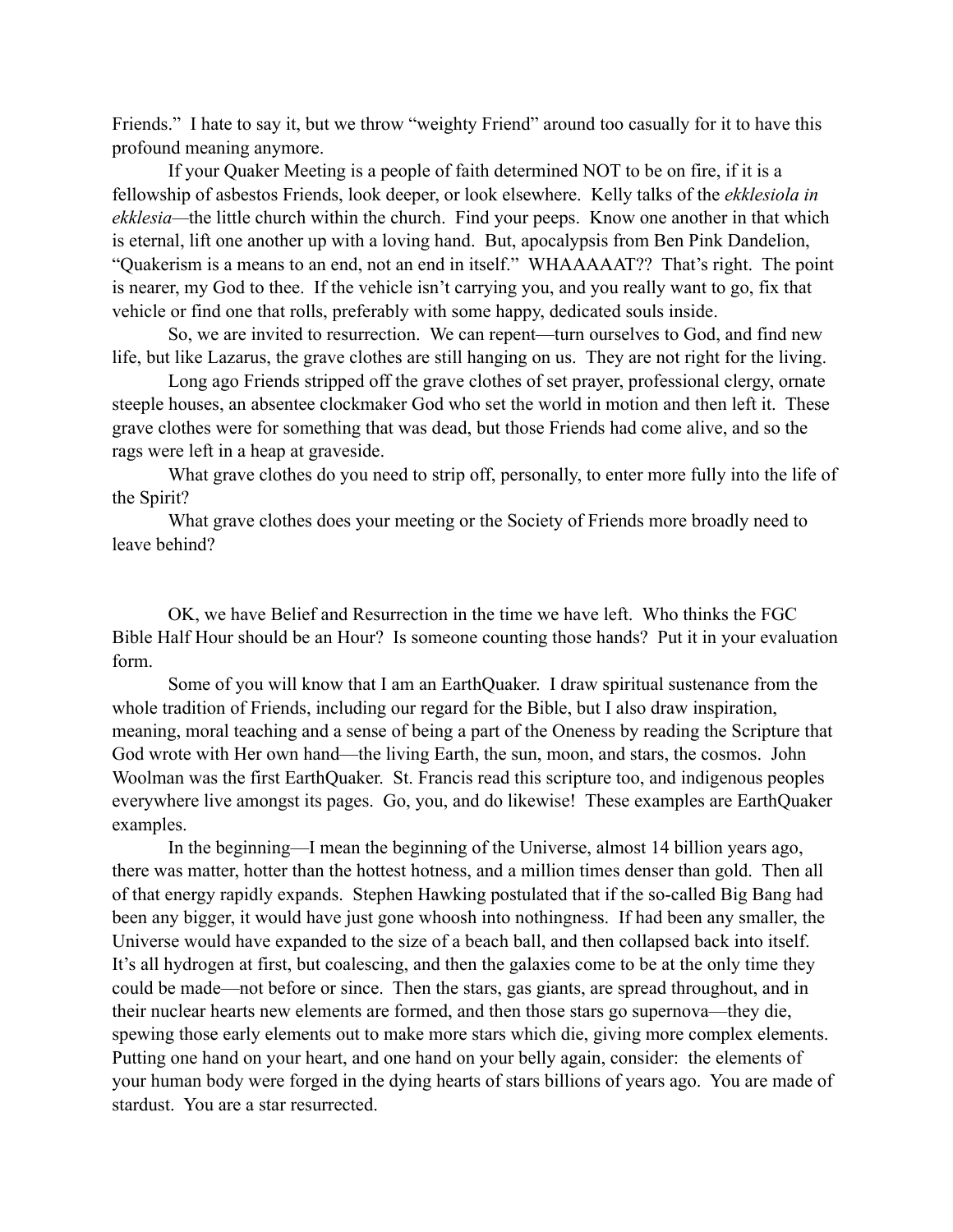Second example, and you can put your hands wherever it comfortable for you. The California sequoia sempervirens, up on the north coast where I lived until recently, are the largest single living things on the planet, if you don't include fungi webs, or the planet itself or something. The largest living thing on the planet that will fit on a postcard. Simpervirens means always vibrant; always green, but this is an exaggeration. It seems like "always" to humans because we live for an eye blink compared to them. There are trees standing which were saplings when Jesus preached the Sermon on the Mount.

 But they do die, and when the do, the fall with an indescribable WHUUUMP that you feel in your body and through the soles of your boots as much as you hear it. Mica and I heard one fall one very windy day hiking in Redwood National Park. We picked up our pace after we stopped standing in awe. And here's the thing. These mighty living beings which pull water out of the air, and also transvaporate it into the air hundreds of gallons in a day, which harbor in their canopies species that don't exist on the forest floor, which sequester carbon and release oxygen, and when they fall, leaving a hole in the canopy for light to reach the ground where it can nurture new life, and their bodies decompose, they become "nursing trees" which support more biodiversity than the ever did standing, and are gradually reduced to nutrients that are taken up by another tree for a millennia or more. Resurrection again.

 Third, the little caterpillar. We live in the migratory path of the Monarch butterfly, also known regionally as The Wanderer—that's a Trickster name if ever I heard one! In the perverse way of the Industrial Growth Society, many neighborhoods here are named for the beautiful insect which is in decline because those neighborhoods have destroyed its habitat and forage. Anyway, the little larvae, the hungry, hungry caterpillar, goes through five moulting stages in less than a month as it grows to be as much as nine times it's original length. Then, it spins a cocoon and takes a nap. And while it is sleeping, certain of its cells, called imaginal cells, clustered together in small groups called imaginal discs, and previously dormant, start dreaming of a butterfly. The body of the caterpillar releases enzymes which begin to dissolve it into a nutrient rich soup. The imaginal cells start to find each other and to collaborate on creating new body parts—eyes, wings, digestive tract, legs, etc. These systems are totally different. A butterfly is not a caterpillar with wings. It is a wholly new entity which eats many more kinds of forage, has compound eyes, and who FLIES! It is a pollinator, helping plants to propagate, and hold soil, hold moisture, and provide habitat, increasing the resilience of the biotic community. Then they migrate great distances—intergenerationally, benefitting other biomes. Resurrection..

 And, here's the thing about that caterpillar. It trying to tell us something about our society, eating, eating, consuming, excreting, growing exponentially, like cancer. Caterpillars can wreak havoc on a habitat. Perhaps Hungry Hungry is in the thrall of the Windigo Trickster Spirit of the Ojibway, who tricks us into consuming until we are destroyed, allowing the Earth to recover from her parasites. When the organism of our society is glutted to the max, it collapses on the couch and spins its cocoon, in which it dissolves. It dies. Oh, the caterpillar has been laid in its tomb—it does not survive the Resurrection process. But inside the glutted carcass of the Industrial Growth Society, the Great Unravelling has begun. These individual imaginal cells, lets call them, um— "Quakers," cluster together into imaginal discs, which we will call Monthly Meetings, and then they connect with other Monthly Meetings and a host of other imaginal clusters which contain the building blocks, and perhaps more important, the yearning, to give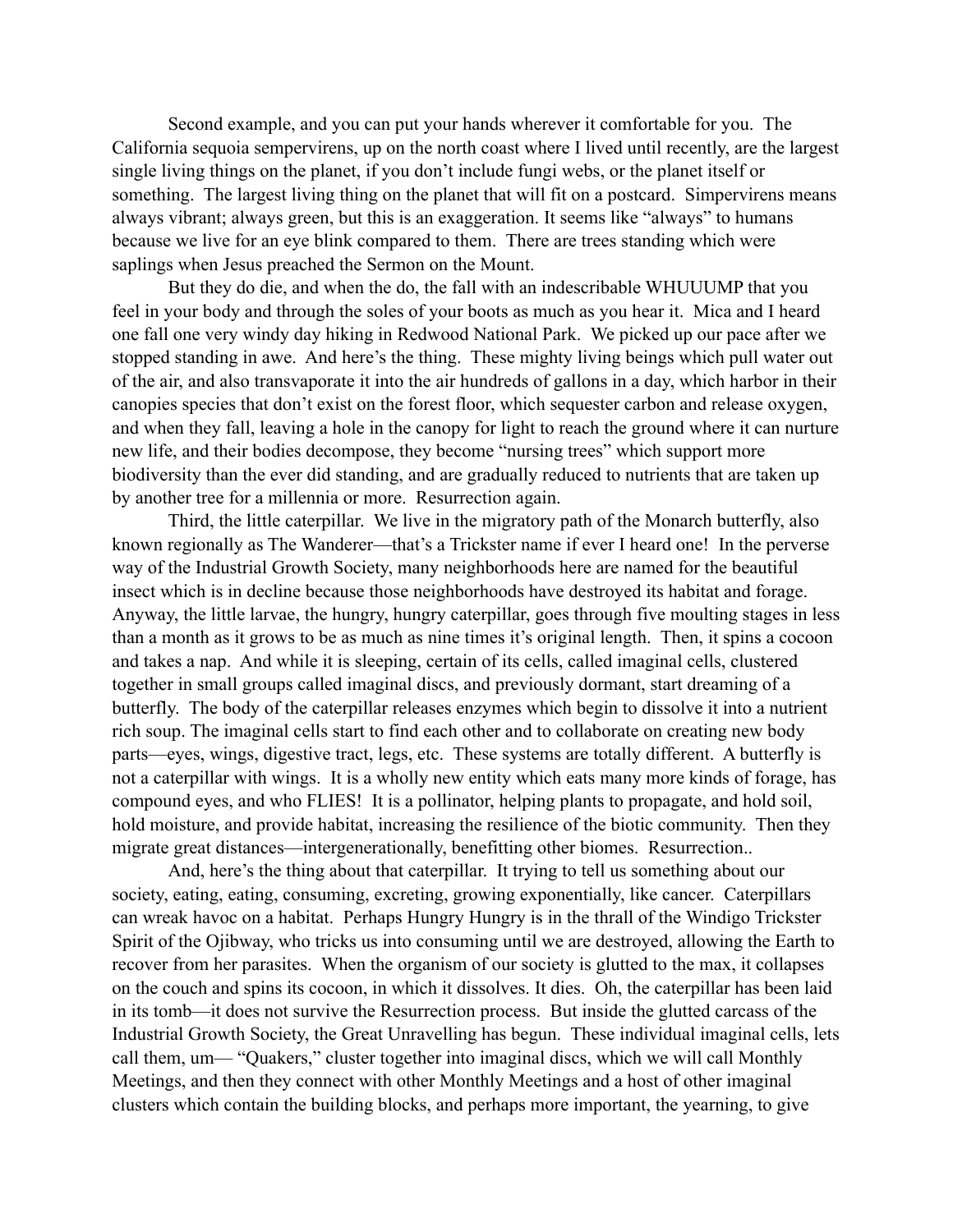themselves to the Great Turning toward the Life Sustaining Society. And when the stone is rolled away from the mouth of the chrysalis a new thing is born which allows all creatures, systems, habitats and cultures to exist in a mutually beneficial symbiosis called The Ecosystem of Heaven!

 I gotta take a breath. I have never understood why we are told not to mix metaphors, unless its just like a host of other fun things we are told not to do. I'll take my metaphors shaken, not stirred! Metaphors be with you, Padawan.

 But, you can feel it right? That the Caterpillar of our collapsing culture cannot molt one more time, it's out of options. It has to change. It's true that in our case, the rotting dying carcass of the caterpillar is having some pretty ugly death throes, but the imaginal cells are activated; you can almost smell the potential for winged flight, soaring even. The Industrial Workers of the World say, "We will build a new world in the shell of the old."

 So, Resurrection, yes. If you think you are seeing a linear process anywhere in the cosmos—inception, process, ending, you probably just haven't zoomed out far enough to see the return. Everything is cyclical.

But, what if I told you that I not only believe in the present miracle of resurrection in the Gospel of the Earth, but that I actually believe in the Resurrection of Christ? Well, I do. I do. I believe.

 Part of the confusion lies with our modern understanding of "belief." Decartes kicked off the Enlightenment with, "I think, therefor I am." This is what the tree shepherd, Treebeard means in JRR Tolkien's Two Towers when he says of the wizard Saruman, "There was a time when he was always walking about my woods. I think that I now understand what he is up to. He is plotting to become a Power. He has a mind of metal and wheels; and he does not care for growing things, except as far as they can serve him for the moment…"

We come closer to the true meaning of "belief" when we say to an anxious kid facing a math test or a dance recital or a wrestling match, "I believe in you." (It's good to follow this up with, "and I love you no matter what.")

 James Fowler treats of this in his book, "Stages of Faith: The Psychology of Human Development and the Quest for Meaning." Faith, religion, and belief get tangled up, and faith becomes a function of belief, or confused with it. The Sanskrit word for faith, Sraddha, used in Hinduism, Jainism, and Buddhism, means "to set one's heart on." This is what it means to be faithful. In Islam, the word is iman, which Muhammad calls "a knowledge in the heart, a voicing with the tongue, and an activity with the limbs." In Hebrew, the word is 'emunah', the Greek is piste, and the Latin is…credo. "Credo," meaning "I believe," is the Latin start to credal statements. Now Quakerism rejected creedal statements from the get-go. Understand that although I got into the Apostles' Creed yesterday, it's not actually the content of the creed that is why we have rejected it. It is the creed itself. It's the mind of metal and wheels.

Does this mean that we cannot then say, "I believe"?

 Credo is made up of the word *cor,* or *cordia,* meaning heart, and the word *do*, meaning to set or place, or to give. To trust in, rely on, place confidence in. To give your heart to.

 The Greek word, pistuo, and the Latin credo are translated from Biblical texts into English as "believe." Before the Enlightenment, "believe" meant to hold as precious, to set one's